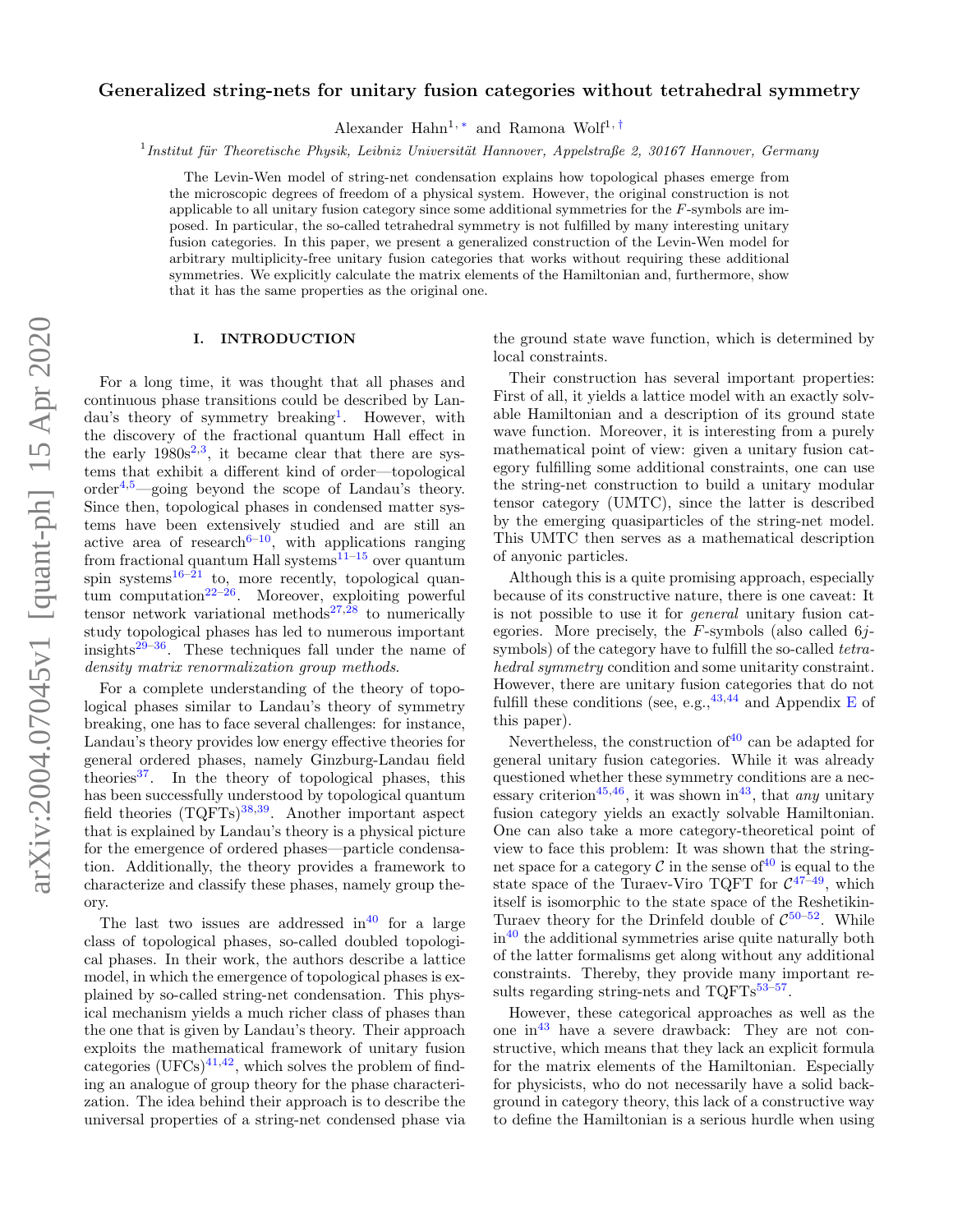the Levin-Wen approach for arbitrary UFCs. Therefore, it was still noted as an important open question in physics to study generalized string-net models<sup>[45](#page-22-15)</sup>. For instance,  $in<sup>46</sup>$  $in<sup>46</sup>$  $in<sup>46</sup>$  the authors present a construction of the string-net Hamiltonian without demanding tetrahedral symmetry, but it is only applicable to fusion categories where the objects form an abelian group under the fusion operation. Hence, giving a construction of the Levin-Wen model for general unitary fusion categories is still an unsolved problem.

In this work we answer this question by explicitly constructing the Hamiltonian without imposing any additional constraints on the unitary fusion category. Moreover, we give proofs of the important properties of the Hamiltonian. We also show that our formula for the Hamiltonian can be transformed into the original formula given in $40$  if we impose the additional constraints (see Appendix [D\)](#page-18-0).

The paper is organized as follows: Section [II](#page-1-0) is the main part of the paper. We begin by revising the original construction of the Hamiltonian from  $\frac{40}{10}$  $\frac{40}{10}$  $\frac{40}{10}$  and point out where the construction fails for general UFCs. Afterwards, we do the explicit calculation of the matrix elements without imposing any additional symmetries. In the last part of this section we explain the ideas behind the (rather technical) proofs of the properties of the Hamiltonian, which can be found in detail in Appendix [C.](#page-12-0) In Section [III,](#page-7-0) we explain how the definition of excitations in the original paper can be generalized to the framework of general UFCs. Finally, we conclude in Section [IV](#page-8-0) and also mention some interesting open questions in this area.

In the Appendix, several technical calculations can be found: Appendix [A](#page-9-0) is dedicated to the graphical calculus of UFCs that we use for computations throughout this work. Appendix [B](#page-11-0) provides technical details that are necessary for the calculation of the Hamiltonian. As mentioned above, the proofs for several properties of the Hamiltonian can be found in Appendix [C.](#page-12-0) In Appendix [D,](#page-18-0) we show how our construction can be transformed into the original formula if one imposes additional symmetry constraints. In Appendix  $E$  we give an explicit example for a UFC which breaks tetrahedral symmetry.

### <span id="page-1-0"></span>II. THE STRING-NET MODEL

In this section we describe the string-net model as proposed by Levin and Wen in their seminal paper $40$  and point out which aspects do not work for general unitary fusion categories. Furthermore, we show how to explicitly compute the matrix elements of a matrix representation for the Hamiltonian of the generalized Levin-Wen model. This formula is applicable for any unitary fusion category.

We begin by recalling how the original model is constructed. In the general string-net picture, we need some

- 1. String types. We need to specify the types of strings that can appear, and also the total number  $N+1$  of different types. We label different string types with integers:  $i = 0, 1, 2, \ldots, N$ . where  $i = 0$ represents the vacuum string.
- 2. Branching rules. It is necessary to specify which string types  $i, j, k$  are allowed to meet at a vertex:

$$
\begin{array}{c}\n\downarrow \\
\downarrow \\
i\n\end{array}
$$
\n(1)

3. String orientations. With every string type  $i$  we associate a dual string type  $i^*$  that satisfies  $(i^*)^* =$ i. The string of type  $i^*$  corresponds to the type-i string with opposite orientation:

$$
i \left| \right. = \left| i^* \right| \tag{2}
$$

After specifying this data, we can define the corresponding Hilbert space of the string-net model. The states in the Hilbert space are simply linear combinations of different spatial configurations of string-nets.

Before we continue to discuss ground states of the string-net model, a brief comment on string diagrams is necessary. In this paper, we use the convention that all unoriented string diagrams point upwards, i.e.

<span id="page-1-2"></span>
$$
\begin{array}{c}\n\downarrow \\
k \\
\hline\ni\n\end{array} \equiv \begin{array}{c}\n\downarrow \\
k \\
\hline\ni\n\end{array} \tag{3}
$$

For the vacuum string we usually use dotted lines to distinguish it from the other string types. Furthermore, in contrast to the original paper, we never use horizontal lines. The reason behind this is that without imposing tetrahedral symmetry the meaning of these lines is ambiguous. Hence, throughout this paper we make an effort to translate all relevant diagrams to ones that have no horizontal lines (for example, equations  $(4) - (8)$  $(4) - (8)$  $(4) - (8)$ ).

In the original paper, the authors reason that the ground state wave function  $\Phi$  of a Hamiltonian acting on a string-net state can be uniquely specified by local constraints. These constraints are the following:

$$
\Phi\left(\begin{array}{cc} i \\ i \end{array}\right) = \Phi\left(\begin{array}{cc} i \\ i \end{array}\right) \tag{4}
$$

<span id="page-1-3"></span><span id="page-1-1"></span>
$$
\Phi\left(\bigotimes i\right) = d_i \Phi\left(\bigotimes\right) \tag{5}
$$

$$
\Phi\left(\begin{array}{c} k & j \\ i & \sqrt{\phantom{a}}\\ l & l \end{array}\right) = \delta_{ij}\Phi\left(\begin{array}{c} k & i \\ i & \sqrt{\phantom{a}}\\ l & l \end{array}\right) \tag{6}
$$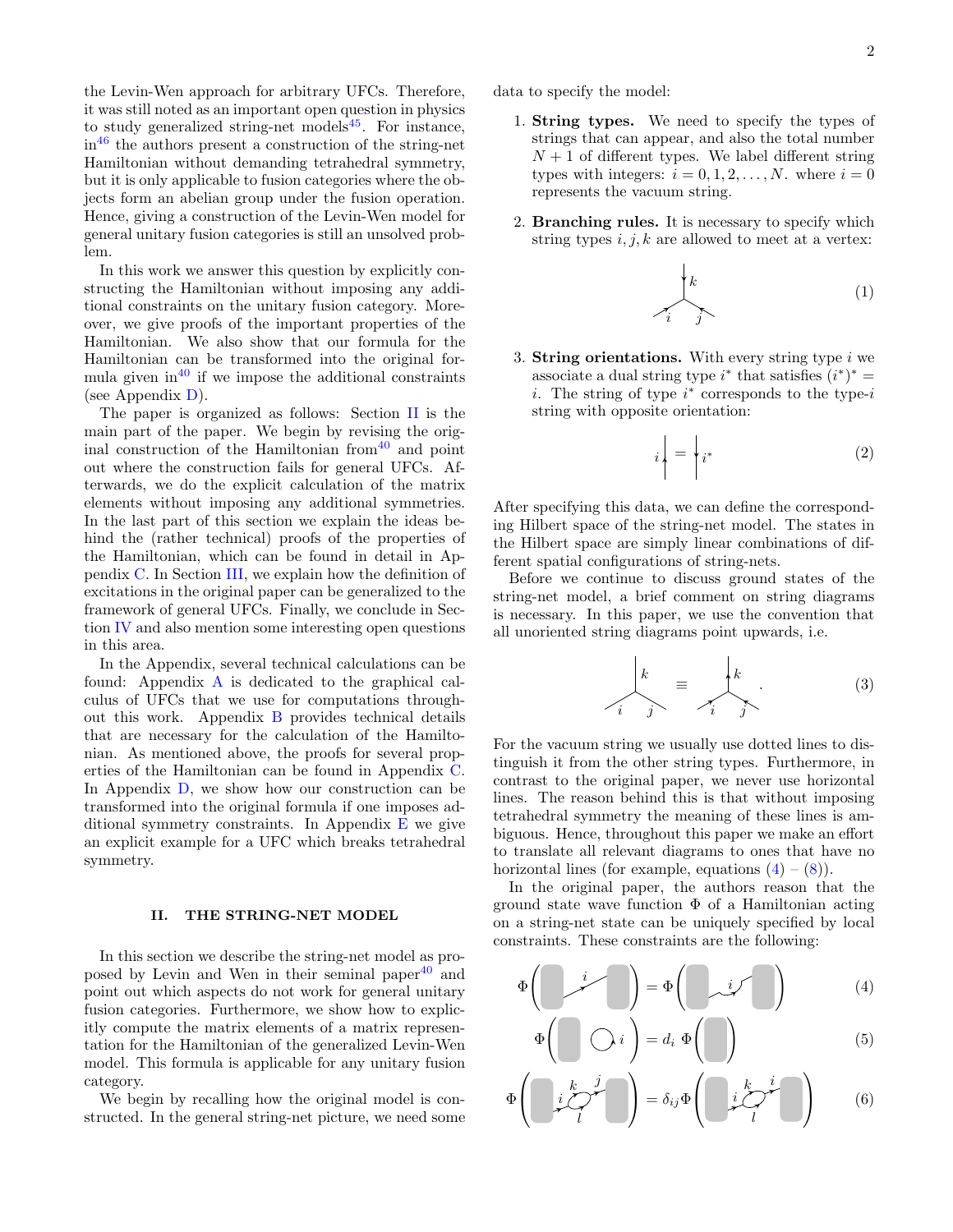

<span id="page-2-1"></span>Figure 1. Hamiltonian on the honeycomb lattice. A general Hamiltonian consists of operators that act on vertices  $Q_{\mathbf{v}}$  and ones that act on plaquettes  $B_{\mathbf{p}}$ .

$$
\Phi\left(\begin{array}{c}\nk_{m} \\
i_{m} \\
j_{m}\n\end{array}\right) = \sum_{n} (G_{ij}^{kl})_{mn} \Phi\left(\begin{array}{c}\nk_{m} \\
i_{m} \\
j_{m}\n\end{array}\right) \tag{7}
$$
\n
$$
\Phi\left(\begin{array}{c}\nk_{m} \\
i_{m} \\
j_{m}\n\end{array}\right) = \sum_{n} (H_{ij}^{kl})_{mn} \Phi\left(\begin{array}{c}\nk_{m} \\
i_{m} \\
j_{m}\n\end{array}\right) \tag{8}
$$

Note that the gray rectangles always represent the remaining parts of the string-net that are not affected by the local relations. The  $d_i$  are complex numbers (called quantum dimensions) assigned to the string types and the operators  $G_{ij}^{kl}$  and  $H_{ij}^{kl}$  are related to the F-symbols [\(A3\)](#page-9-1) (or 6j-symbols) of the underlying unitary fusion categories (see Appendix [B\)](#page-11-0):

$$
\left(G_{ij}^{kl}\right)_{mn} = \sqrt{\frac{d_m d_n}{d_j d_k} \overline{\left(F_n^{iml}\right)}_{kj}}\tag{9}
$$

$$
\left(H_{ij}^{kl}\right)_{mn} = \sqrt{\frac{d_m d_n}{d_i d_l}} \left(F_n^{kmj}\right)_{il}.\tag{10}
$$

However, not all choices of F-symbols and quantum dimensions lead to self-consistent constraints  $(4)$ – $(8)$ . More precisely, to yield self-consistent constraints the Fsymbols have to fulfill the pentagon equation:

<span id="page-2-2"></span>
$$
(F_m^{nkl})_{pl} (F_m^{ijs})_{nr} = \sum_q (F_p^{ijk})_{nq} (F_m^{iql})_{pr} (F_r^{jkl})_{qs}. \quad (11)
$$

This is the only consistency condition we request. In contrast, in the original model the so-called tetrahedral symmetry has to be fulfilled, which is defined as follows:

$$
\left(F_i^{jkl}\right)_{mn} = \left(F_{l^*}^{kji^*}\right)_{mn^*}
$$
\n
$$
= \left(F_{j^*}^{i^*lk}\right)_{m^*n} = \sqrt{\frac{d_m d_n}{d_j d_l}} \left(F_{i^*}^{m^*kn^*}\right)_{j^*l^*}.
$$
\n(12)

We discuss this condition in more detail in Appendix [D](#page-18-0) and also show that, when additionally assuming tetrahedral symmetry together with some other conditions that are required in the original construction, our form of the Hamiltonian can be converted into the original form.

#### A. The Hamiltonian

After we have specified the local constraints for the ground state we can construct exactly solvable lattice spin Hamiltonians with exactly these states as ground states. As proposed in the original paper, we consider the honeycomb lattice where the degrees of freedom are on the edges. The Hamiltonian then consists of two types of operators: ones that act on the vertices v, denoted  $Q_{\mathbf{v}}$ , and ones that act on plaquettes **p**, denoted  $B_{\mathbf{p}}$  (see Fig. [1\)](#page-2-1). The exactly solvable Levin-Wen Hamiltonian  $H$ on a honeycomb lattice is given by taking the sum of these operators over all vertices and all plaquettes:

$$
H = -\sum_{\mathbf{v}} Q_{\mathbf{v}} - \sum_{\mathbf{p}} B_{\mathbf{p}}.
$$
 (13)

<span id="page-2-3"></span><span id="page-2-0"></span>The negative signs ensure that those string-net configurations that obey the branching rules and relations  $(4)$  – [\(8\)](#page-2-0) are energetically favored and therefore in the ground state.

The vertex operator  $Q_v$ , which is also called the *elec*tric charge operator, always acts on three degrees of freedom. It ensures that the string-net configurations of the ground state obey the branching rules:

$$
Q_{\mathbf{v}}\left|\frac{\downarrow k}{i}\right\rangle = \delta_{ij}^{k^*}\left|\frac{\downarrow k}{i}\right\rangle, \tag{14}
$$

where

<span id="page-2-4"></span>
$$
\delta_{ij}^k = \begin{cases} 1, & i \otimes j = k \text{ is an allowed fusion} \\ 0, & \text{otherwise.} \end{cases}
$$
 (15)

The plaquette operator  $B_{\rm p}$ , also called the *magnetic* flux operator, imposes dynamics to the system. It is a linear combination of  $N + 1$  terms, one term for each string type (plus the vacuum string):

$$
B_{\mathbf{p}} = \sum_{s=0}^{N} a_s B_{\mathbf{p}}^s,\tag{16}
$$

<span id="page-2-5"></span>where the coefficients  $a_s$  satisfy  $a_{s^*} = a_s^*$  but are otherwise arbitrary for now. Each of the individual terms acts on a plaquette p of the honeycomb lattice by inserting a loop of type s and fusing this loop into the internal links of the plaquette p. Hence, effectively the operator maps a configuration  $q, h, i, j, k, l$  of internal edges to linear combination of different configurations  $g', h', i', j', k', l'$ :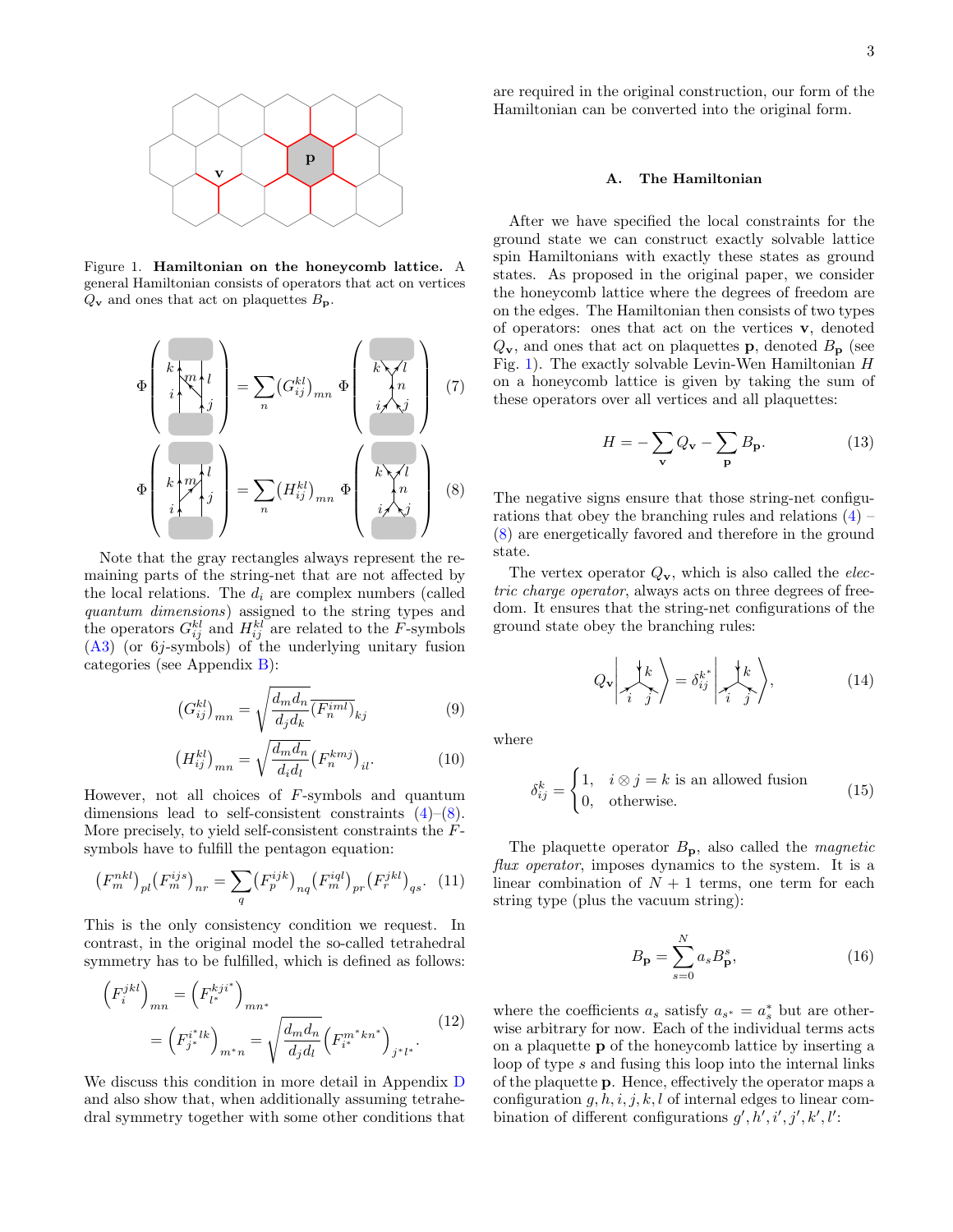<span id="page-3-1"></span>

The operator  $B_p^s$  acts on the twelve links of the plaquette and hence has a representation as a  $(N+1)^{12} \times (N+1)^{12}$ matrix. However, since the external legs  $a, \ldots, f$  are not changed by this operator, the matrix has a block-diagonal structure involving  $(N + 1)^6$  blocks of dimension  $(N +$  $1)^{6} \times (N+1)^{6}$ , where each block is labeled by a fixed

configuration of external legs.

We now evaluate the action of the operator  $B_p^s$  on a fixed plaquette p step by step to get an equation for the matrix elements  $B^{s,g'h'i'j'k'l'}_{\mathbf{p},ghijkl}$  (abcdef). The first step in this calculation is fusing the s-type loop string to the internal links of the plaquette. To achieve this, we apply the completeness relation  $(A12)$  at every internal link.

<span id="page-3-0"></span>

We can now evaluate each of the six corners individually. To simplify the diagrams we make use of the graphical

calculus of the underlying unitary fusion category. This is explained in more detail in Appendix [A.](#page-9-0) If necessary,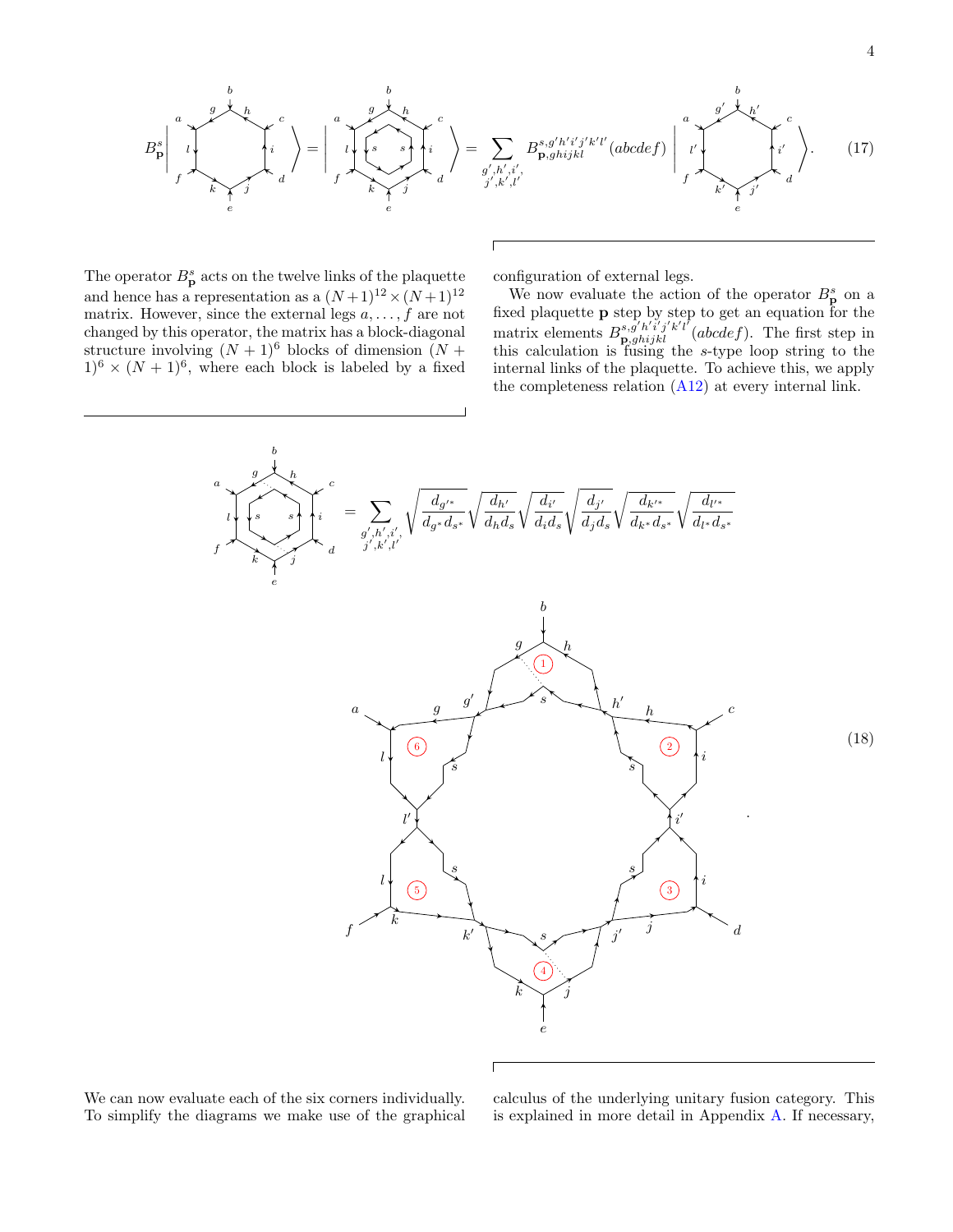we first rearrange the diagram such that it is easier to see which operation can be applied.

 $\overline{1}$  To be able to apply an F-move to this picture, we have added a vacuum line<sup>[58](#page-22-23)</sup>. We can then use the modified  $F$ -moves  $(A8)$  and  $(A7)$  and the bigon relation [\(A11\)](#page-10-3) twice to to simplify the diagram in the following way:



 $(2)$  Here, we can directly apply a *G*-move to simplify the diagram:



$$
= \sqrt{\frac{d_s d_i}{d_{i'}}} \left(G_{si}^{h'c^*}\right)_{hi'}
$$

$$
= \sqrt{\frac{d_s d_h}{d_{h'}}} \overline{\left(F_{i'}^{shc^*}\right)}_{ih'} \sqrt{\sum_{i'}^{c'}
$$





<sup>4</sup> This diagram works analogously to the first one by adding a vacuum line. This time, we apply the  $F$ -moves  $(A3)$  and  $(A6)$  together with the bigon relation  $(A11)$ :

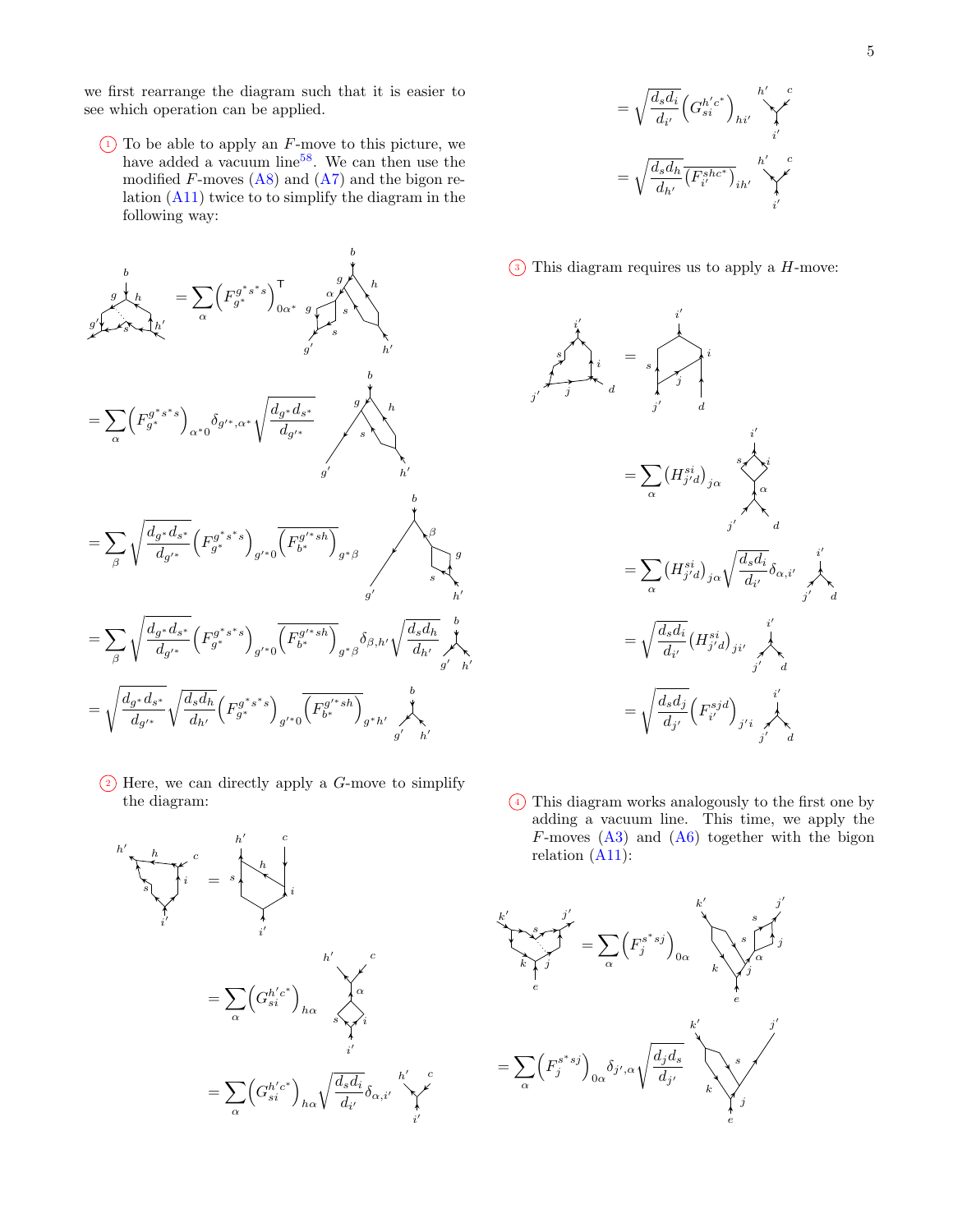$$
= \sum_{\beta} \sqrt{\frac{d_j d_s}{d_{j'}}} \left( F_j^{s^*sj} \right)_{0j'} \left( F_e^{k^*s^*j'} \right)_{j\beta^*}^{\dagger} \sum_{\beta}^s
$$
  

$$
= \sum_{\beta} \sqrt{\frac{d_j d_s}{d_{j'}}} \left( F_j^{s^*sj} \right)_{0j'} \overline{\left( F_e^{k^*s^*j'} \right)_{\beta^*j}} \delta_{\beta^*,k'^*} \sqrt{\frac{d_{k^*} d_{s^*}}{d_{k'^*}}} \bigg|_{e}^{k' - j'}
$$
  

$$
= \sqrt{\frac{d_j d_s}{d_{j'}}} \sqrt{\frac{d_{k^*} d_{s^*}}{d_{k'^*}}} \left( F_j^{s^*sj} \right)_{0j'} \overline{\left( F_e^{k^*s^*j'} \right)_{k'^*j}} \bigg|_{k'^*j}^{k' - j'}
$$

 $(5)$  Here, we apply a *G*-move to the diagram:



$$
=\sqrt{\frac{d_{s^*}d_{k^*}}{d_{k'^*}}}\overline{\left(F^{f k^*s^*}_{l'^*}\right)}_{l^*k'^*}\bigg)^{l'}_{f'k'}
$$

 $\left(6\right)$  Analogously to the third diagram we use a H-move to simplify this one:



After we have simplified all six corners of the diagram, we can now insert the results into [\(18\)](#page-3-0) to determine how the diagram with the inserted loop can be expressed as a linear combination of diagrams without a loop:

$$
\sum_{j}^{a} \sum_{k}^{b} k \left\{ \sum_{j',k',i'}^{c} \sqrt{d_{s}d_{s}} \sqrt{\frac{d_{g^*}d_{h}d_{i'}d_{j}d_{k^*}d_{l'^*}}{d_{g'^*}d_{h'}d_{i}d_{j'}d_{k'^*}d_{l'^*}}} \left( F_{g^*}^{g^*s^*s} \right)_{g'^*0} \overline{\left( F_{b^*}^{g'^*s h} \right)}_{g^*h'} \overline{\left( F_{i'}^{s h c^*} \right)_{h'i} \left( F_{i'}^{s j d} \right)_{j'i}} \qquad (19)
$$
\n
$$
\sum_{e}^{b} \left( F_{j}^{s^*s j} \right)_{0j'} \overline{\left( F_{e}^{k^*s^*j'} \right)_{k'^*j}} \left( F_{l'^*}^{a^*g^*s^*} \right)_{l^*g'^*} \overline{\left( F_{l'^*}^{f k^*s^*} \right)_{l^*k'^*}} \qquad \qquad \sum_{e}^{a} \sum_{k' \atop e}^{g' k} \overline{\left( F_{i'}^{f k^*s^*} \right)_{k' k'}}
$$
\n
$$
\sum_{e}^{a} \left( F_{j}^{s^*s j} \right)_{0j'} \overline{\left( F_{e}^{k^*s^*j'} \right)_{k'^*j}} \left( F_{l'^*}^{a^*g^*s^*} \right)_{l^*g'^*} \overline{\left( F_{l'^*}^{f k^*s^*} \right)_{l^*k'^*}} \qquad \qquad \sum_{e}^{a} \sum_{k' \atop e}^{g' k'} \overline{\left( F_{i'}^{f k'^*s} \right)_{k' k' k'}}
$$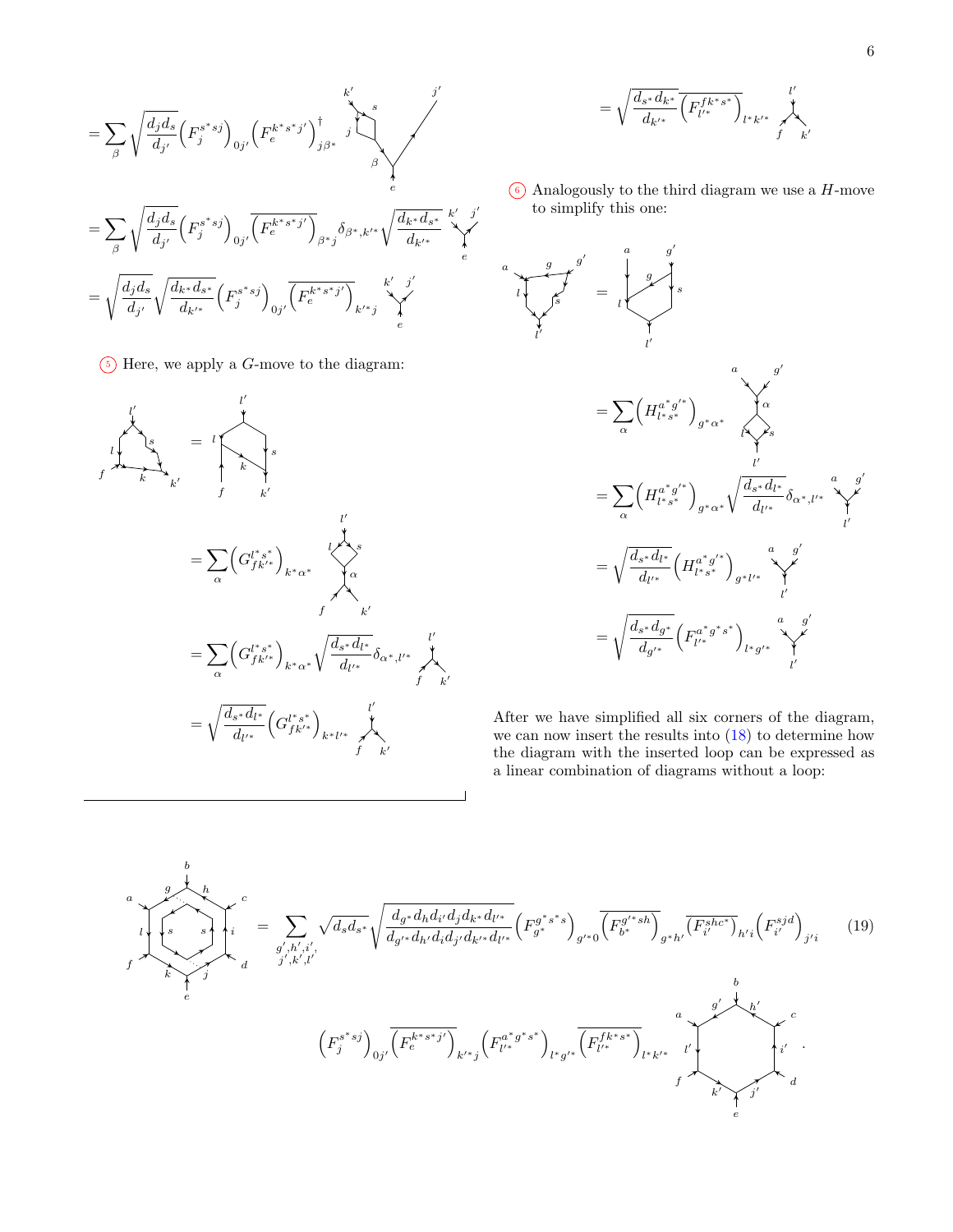Combined with Eq. [\(17\)](#page-3-1) we can conclude

$$
B_{\mathbf{p},ghijkl}^{s,g'h'i'j'k'l'}(abcdef) = \sqrt{d_s d_{s^*}} \sqrt{\frac{d_{g^*} d_h d_{i'} d_j d_{k^*} d_{l'^*}}{d_{g'^*} d_{h'} d_i d_j d_{k^*} d_{l'^*}}} \left(F_{g^*}^{g^*s^*s}\right)_{g'^*0} \overline{\left(F_{b^*}^{g'^*s h}\right)_{g'^* h'} \overline{\left(F_{i'}^{shc^*}\right)_{h'i}}}
$$
\n
$$
\left(F_{i'}^{sjd}\right)_{j'i} \left(F_{j}^{s^*s j}\right)_{0j'} \overline{\left(F_{e}^{k^*s^*j'}\right)_{k'^*j} \left(F_{l'^*}^{a^*g^*s^*}\right)_{l^*g'^*} \overline{\left(F_{l'^*}^{fk^*s^*}\right)_{l^*k'^*}}.
$$
\n(20)

Just as in the original Levin-Wen model we make the choice

$$
a_s = \frac{d_s}{D^2},\tag{21}
$$

where

$$
D = \sqrt{\sum_{i=0}^{N} d_i^2}
$$
 (22)

is the total quantum dimension.

#### B. Properties of the Hamiltonian

Like the original Hamiltonian in<sup>[40](#page-22-10)</sup>, this Hamiltonian has some interesting properties, given that the pentagon equation [\(11\)](#page-2-2) is fulfilled.

1. First, the Hamiltonian is hermitian, which is a crucial property for a Hamiltonian that describes a physical system. Recall that, when acting with the magnetic flux operator  $B_p$  on a plaquette **p**, we do the following transformation:

$$
\vec{p} \mapsto \sum_{\vec{p}'} C(\vec{p}, \vec{p}') \underbrace{\vec{p}'}_{\vec{p}'} \underbrace{\vec{p}'}_{\text{(23)}}
$$

where the vectors  $\vec{p}$  and  $\vec{p}'$  represent the entirety of the inner indices of the plaquette before and after the application of  $B_{\mathbf{p}}$ , respectively, and  $C(\vec{p}, \vec{p}')$ stands for the coefficient in the linear combination (see  $(20)$ ). In order to show that the operator  $B_{\rm p}$  is hermitian it is sufficient to show that  $C(\vec{p}, \vec{p}') = \overline{C(\vec{p}', \vec{p})}$  which is a consequence of the mirror symmetry of the  $F$ -symbols  $(A7)$ . The detailed proof can be found in Sec. [C 1.](#page-12-1)

2. Second, the  $B_{\rm p}$  and  $Q_{\rm v}$  are projector-valued operators. As depicted in Fig. [2,](#page-6-1) applying the magnetic flux operator twice corresponds to inserting a loop of type s and a loop of type t into the plaquette and summing over s, t. In Sec.  $C2$  we show that this is equivalent to the scenario where we insert only one loop of type  $\alpha$  (and sum over  $\alpha$ ).

<span id="page-6-0"></span>

<span id="page-6-1"></span>Figure 2. **Projector.** (a) We apply the operators  $B_p$  twice to the same plaquette, which insert two loops, one of type s and one of type  $t$  (keep in mind that we sum over  $s$  and  $t$ which is not depicted in the picture). (b) These two loops are then fused together. (c) The result is (a sum over) a single loop of type  $\alpha$ .

3. Furthermore, to build an exactly solvable Hamiltonian, it is necessary that the individual operators  $Q_v$  and  $B_p$  all commute with each other. It is clear that all operators commute when they are applied on plaquettes that have no edges in common. Furthermore, it is easy to see that the electric charge operator  $Q_{\mathbf{v}}$  commutes with everything since it only ensures that valid string-net configurations are energetically favorable. Also,  $B_{\rm p}$  commutes with itself when it is applied to the same plaquette twice which follows from the property of  $B_{\mathbf{p}}$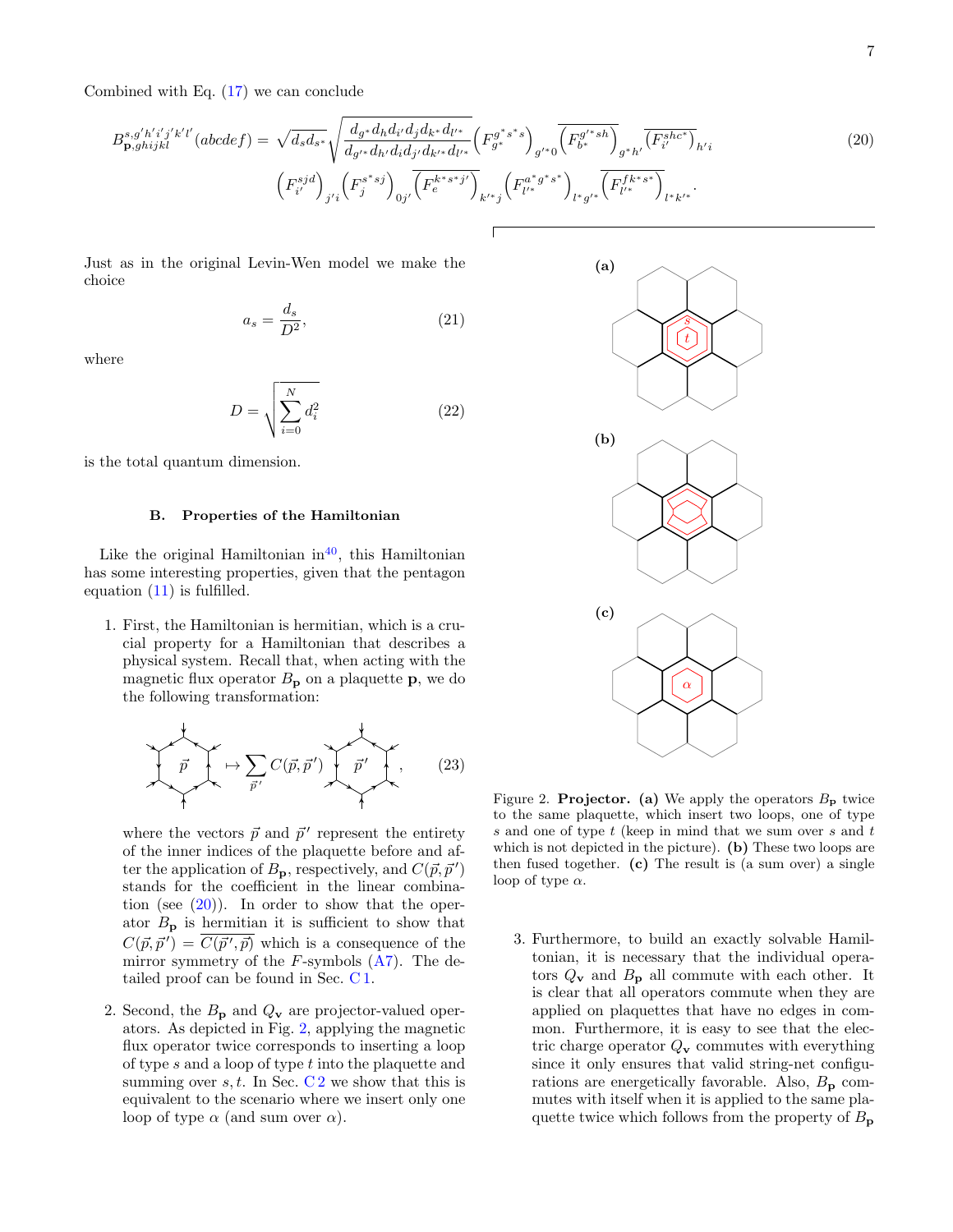

<span id="page-7-1"></span>Figure 3. Commutativity. (a) In this scenario, the operators  $B_{\mathbf{p_1}}$  and  $B_{\mathbf{p_2}}$  are applied to neighboring plaquettes. (b) The operator  $B_{\mathbf{p_1}}^s$  puts a loop of type s into plaquette  $\mathbf{p_1}$ , and  $B_{\mathbf{p_2}}^t$  puts a loop of type t into  $\mathbf{p_2}$  (although not depicted in the picture, we take the sum over s and t). (c) After fusing in both loops, the result is a linear combination of string-net configurations which is independent of the order in which the loops have been fused in.

being a projector. Hence, it remains to be shown that  $B_{\rm p}$  commutes with itself on neighboring plaquettes. The main idea here is that, no matter in which order the operators are applied to the plaquettes, the resulting linear combination of string-net configurations is always the same (see Fig. [3\)](#page-7-1). The detailed proof can be found in Sec. [C 3.](#page-15-0)



<span id="page-7-2"></span>Figure 4. Closed string operator on the honeycomb lattice. A closed string operator  $W^s(P)$  only acts non-trivially on spin states along the closed path P, depicted as thick red line. It creates a type-s string and fuses it into each vertex  $v_1, v_2, ... v_N$  along P. This action only changes the two sites  $i_{k-1}, i_k$  of  $\mathbf{v}_k$ , whereas the third site  $e_k$  of the vertex is unaffected. In total,  $W^{s}(P)$  transforms the initial spin state  $i_1, i_2, ..., i_N$  to the final spin state  $i'_1, i'_2, ..., i'_N$ . The labelling convention is demonstratively shown in the picture for  $i_1, i_2, e_1, e_2$  and  $\mathbf{v}_6$  of an example for a  $W^s(P)$  operator.

#### <span id="page-7-0"></span>III. EXCITATIONS

The excited states of the original Levin-Wen Hamiltonian correspond to topologically nontrivial quasiparticles, also referred as to anyons. They are associated to closed string operators  $W^s(P)$ , which create a type-s string along the closed path  $P$  on the honeycomb lattice. In contrast to  $B_{\mathbf{p}}$  (or  $Q_{\mathbf{v}}$ ) the  $W^{s}(P)$  are no longer just local operators acting on a single plaquette (or vertex). We follow the approach in  $40^{\circ}$  $40^{\circ}$  to propose a recipe for computing simple  $W^s(P)$  for arbitrary closed paths P. Assuming that  $W<sup>s</sup>(P)$  only changes the spin states along the path  $P = \mathbf{v}_1, ..., \mathbf{v}_N$  makes it possible to define its action vertex-wise. As  $\text{in}^{40}$  $\text{in}^{40}$  $\text{in}^{40}$ , we can then perform the following ansatz for the matrix elements of a simple types closed string operator  $W<sup>s</sup>(P)$  transforming the initial state  $i_1, ..., i_N$  to the final state  $i'_1, ..., i'_N$ :

$$
W_{i_1 i_2 \dots i_N}^{s, i'_1 i'_2 \dots i'_N} (e_1 e_2 \dots e_N) = \left( \prod_{k=1}^N F_k^s \right) \left( \prod_{k=1}^N \omega_k \right). \tag{24}
$$

This operator only changes two of the three spin states at each vertex  $v_i$  along P, see Fig. [4.](#page-7-2) The remaining external leg is denoted  $e_i$ .  $F_k^s$  is a combination of  $F$ -symbols acting on the vertex  $v_k$  which fuses the type-s string generated by  $W^s(P)$  into the respective vertex. Hence, we can think of  $F_k^s$  as just one of the  $(1)$ - $(6)$  actions of  $B_p^s$ . Then, we have to differ six different cases of vertices  $\mathbf{v}_k$ :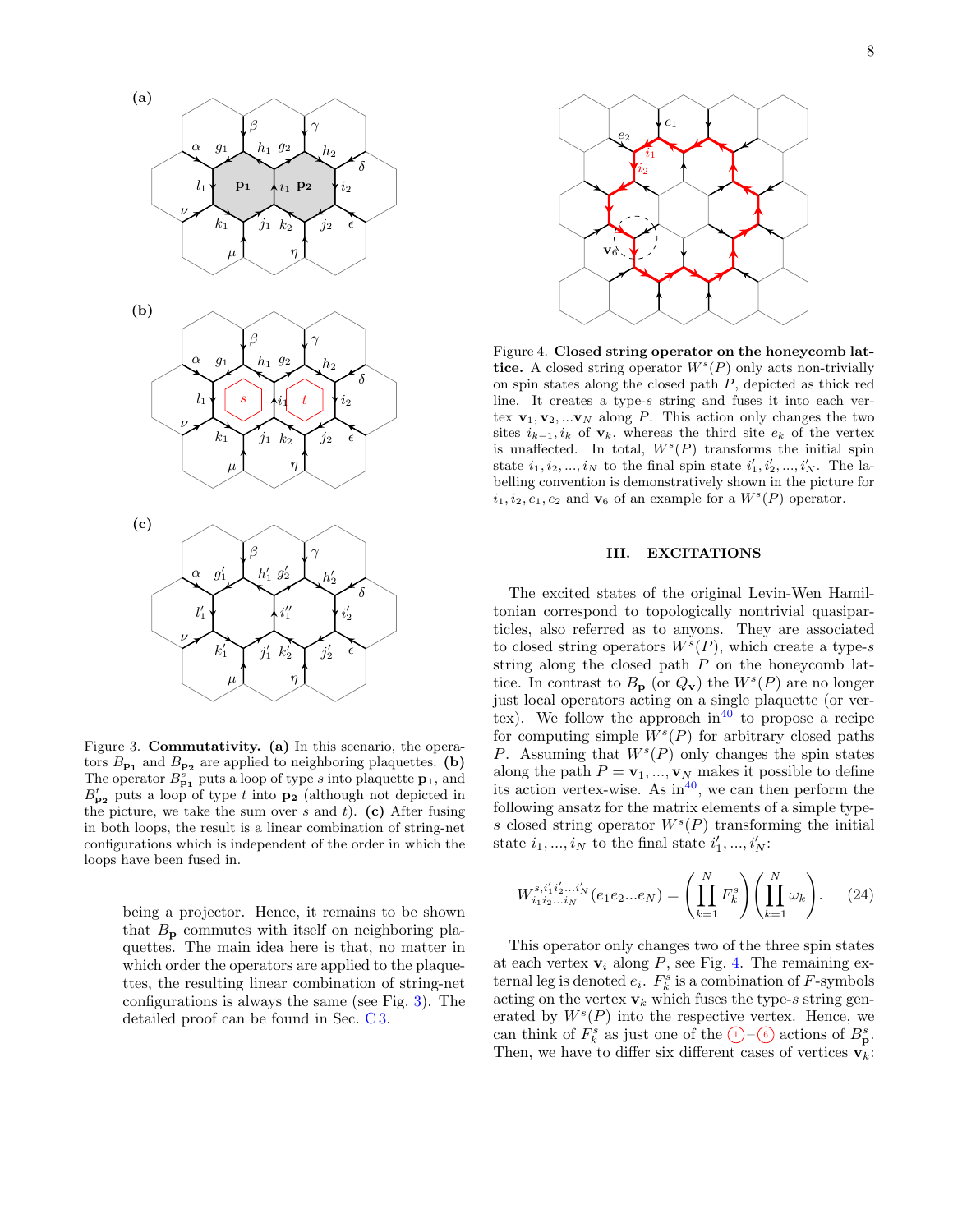9



In order to compute the  $\omega_k$ , the authors in<sup>[40](#page-22-10)</sup> use the fact that  $W<sup>s</sup>(P)$  should commute with the Hamiltonian if  $P$ is a closed path. This is only the case if  $\omega_k$  satisfies a certain constraint (see Eq.  $(18)$  in<sup>[40](#page-22-10)</sup>), which in turn gives all simple type-s closed string operators. Unfortunately, we found that in our general approach the derivation of this constraint appears to be highly complicated and not as obvious as in the original model. Therefore, we leave it as an open problem.

### <span id="page-8-0"></span>IV. CONCLUSION AND OUTLOOK

In this paper, we have generalized the Levin-Wen model $^{40}$  $^{40}$  $^{40}$  to arbitrary multiplicity-free unitary fusion categories and calculated its matrix elements explicitly. The original Hamiltonian requires several additional symmetries of the underlying UFC which are not mandatory in our construction. The case of fusion rules with multiplicities can easily be obtained by inserting an extra label at each vertex of the honeycomb lattice. However, this only adds further degrees of freedom at each lattice site and does not bring any additional physical insights. Furthermore, current explicit experimental realizations of these particles are limited to very few simple models, and so fusion rules with multiplicity are unlikely to have practical relevance in the near future.

An interesting question which is not answered in this paper, is that of excited states which we briefly addressed in Section [III.](#page-7-0) Although it is possible to apply the ansatz  $of<sup>40</sup>$  $of<sup>40</sup>$  $of<sup>40</sup>$  in our general case, we believe another approach may be less difficult. In<sup>[59](#page-22-24)[,60](#page-22-25)</sup>, the Levin-Wen model is built as a tensor network of matrix product operators. This idea gives a much simpler framework to calculate the quasiparticle excitations. Such a construction is probably also possible for our model. However, the authors also require tetrahedral symmetry to be fulfilled in their construction, hence one has to carefully check which aspects of the tensor network approach differ for the general case. We hope to address this question in the near future.

From a mathematical point of view, our construction is not the most general one possible. The excitations of a Levin-Wen model correspond to irreducible representa-tions of the Drinfeld double of the underlying category<sup>[40](#page-22-10)</sup>. In order to exhibit anyonic quasiparticles, the quantum double needs to have the structure of a modular tensor category $61$ . To achieve this, we could relax the conditions of the underlying category to be a F-linear, abelian, spherical, rigid, monoidal category with  $\text{End}(0) \simeq \mathbb{F}$  for a closed number field  $\mathbb{F}^{62}$  $\mathbb{F}^{62}$  $\mathbb{F}^{62}$ . However, calculating the matrix elements of such a Levin-Wen model would purely be of theoretical interest since the physically relevant cases are covered by UFCs.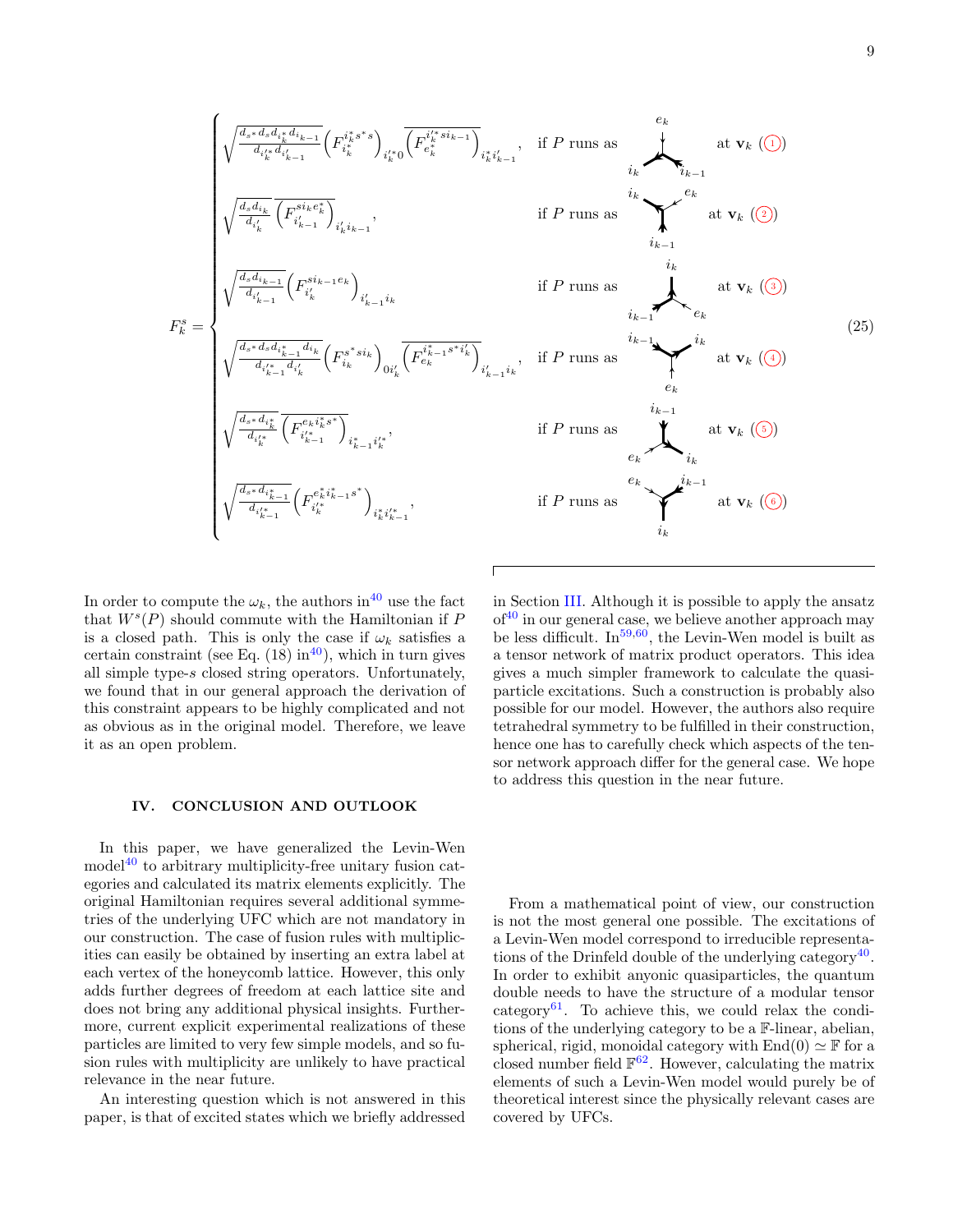### ACKNOWLEDGEMENTS

We thank Thomas Cope, and Le Phuc Thinh for helpful discussions. We especially thank Tobias J. Osborne for introducing us to the topic and for many insightful comments and discussions. We also thank Jürgen Fuchs for drawing our attention to the tetrahedral symmetry condition and, thereby, motivated us to take a closer look at the Levin-Wen model against that background. This work was supported, in part, by the Deutsche Forschungsgemeinschaft (DFG, German Research Foundation) through SFB 1227 (DQ-mat), the RTG 1991, and funded by the DFG under Germany's Excellence Strategy – EXC-2123 QuantumFrontiers – 390837967.

### <span id="page-9-0"></span>Appendix A: Unitary fusion categories and their graphical calculus

The underlying mathematical framework of the Levin-Wen constriction is the concept of unitary fusion categories which is a very rich mathematical field itself. We do not want to explain the whole theory here, but refer to<sup>[42](#page-22-12)</sup> for a rigorous mathematical treatment of the topic. Here, we rather want to explain the graphical calculus that comes with a unitary fusion category and which we used throughout the paper. This section is intended to be a reference text which can be consulted to understand the individual steps in each of the calculations done in this paper.

Before we continue, a short note on string diagrams: Recall that we use the convention that all unoriented string diagrams point upwards [\(3\)](#page-1-2). Especially in this section we mostly omit the arrows since the equations hold for any chosen orientation.

**Definition A.1.** A fusion category over  $\mathbb{C}$  is a  $\mathbb{C}$ -linear rigid semisimple monoidal category with finitely many simple objects (up to isomorphism) and finite-dimensional morphism spaces such that the identity object is simple.

It is not crucial for understanding the paper and the calculations to fully understand the definition of a fusion category, it is rather given here for completeness. Nevertheless, we will highlight some aspects of it to demonstrate how the physical model emerges from the mathematical definition.

First of all, a fusion category is a *monoidal category*, which means that it is equipped with a tensor product. This tensor product is an operation between the simple objects<sup>[63](#page-22-28)</sup> of the category ( $\equiv$  the string types of the physical model). It determines the action of the vertex operator  $Q_v$ : Consider, for instance, the tensor product  $i \otimes j = k$ . This is equivalent to the following vertex in the physical model:

k



Hence, if this tensor product exists in the fusion category, the corresponding vertex is an allowed configuration in the lattice model.

Furthermore, we can define the so-called F-symbols for a fusion category (they sometimes also appear under the name  $6j$ -symbols, especially in physics<sup>[64](#page-23-0)</sup>). In a fusion category, this is a family of maps given by

$$
F_i^{jkl}: \text{Hom}(i, (j \otimes k) \otimes l) \to \text{Hom}(i, j \otimes (k \otimes l)), \tag{A2}
$$

where  $\text{Hom}(X, Y)$  denotes the space of morphisms from the object X to the object Y. The matrix representation of these maps is given by

<span id="page-9-1"></span>
$$
\sum_{i}^{j} \sum_{k}^{k} l = \sum_{n} \left( F_i^{jkl} \right)_{mn} \qquad \qquad \sum_{i}^{k} l
$$
\n(A3)

These F-symbols have to fulfil the *pentagon equation* (which also appeared in  $(11)$ ):

$$
(F_m^{nkl})_{pl} (F_m^{ijs})_{nr} = \sum_q (F_p^{ijk})_{nq} (F_m^{iql})_{pr} (F_r^{jkl})_{qs}.
$$
 (A4)

The fusion category is called *unitary* if its  $F$ -symbols are unitary. In a unitary fusion category, the inverse  $F$ -symbol is given by the Hermitian conjugate:

$$
\left(F_i^{jkl}\right)_{mn}^{-1} = \left(F_i^{jkl}\right)_{mn}^{\dagger} = \overline{\left(F_i^{jkl}\right)_{nm}},\tag{A5}
$$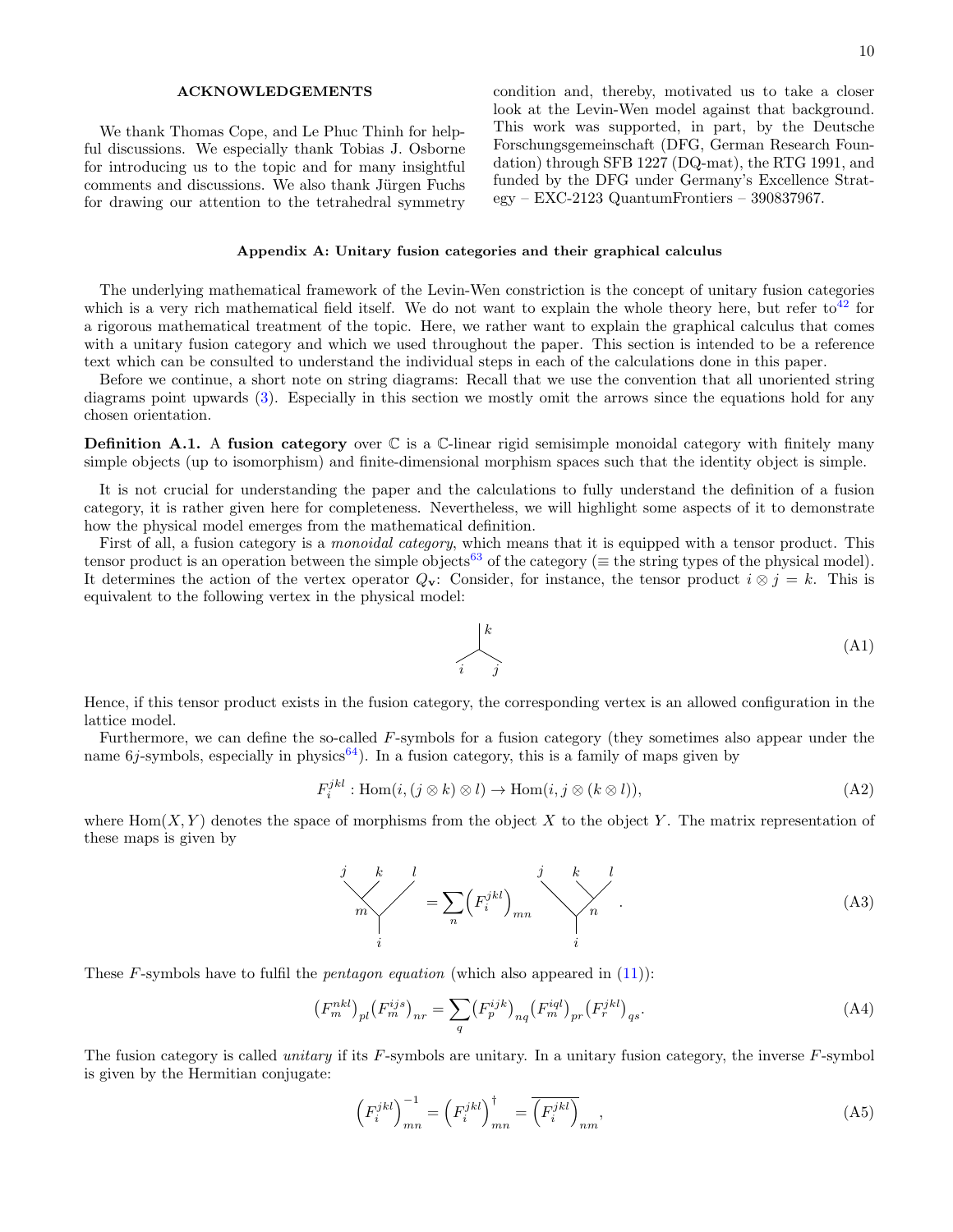where the bar above the F-symbols denotes the complex conjugate. In terms of string diagrams, this is

<span id="page-10-4"></span>
$$
\begin{array}{c}\nj & k & l \\
\searrow & n & \n\end{array} = \sum_{m} \left( F_i^{jkl} \right)_{nm}^{\dagger} \begin{array}{c}\nj & k & l \\
\searrow & \searrow & \searrow \\
i & i & \n\end{array} \tag{A6}
$$

Another consequence of unitarity is that the category is spherical (see<sup>[65](#page-23-1)</sup> (Proposition 8.23)), which yields a *mirror* symmetry (see<sup>[43](#page-22-13)</sup>), i.e., we can make statements about the diagram that is horizontally mirrored in terms of the previously defined F-symbols:

$$
\sum_{j}^{i} m \left( \sum_{k}^{i} \overline{F_{i}^{jkl}} \right)_{mn} \qquad \sum_{j}^{i} n \left( A7 \right)
$$
\n
$$
\sum_{j}^{i} m \left( \sum_{k}^{jkl} \right)_{nm}^{T} \qquad \sum_{j}^{i} m \left( A8 \right)
$$
\n
$$
\sum_{j}^{i} k \left( \sum_{l}^{jkl} \right)_{nm}^{T} \qquad \sum_{j}^{i} k \left( \sum_{l}^{jkl} \right)
$$
\n(A8)

The last equation is a combination of  $(A6)$  and  $(A7)$ .

In order to compute the matrix elements of the Hamiltonian we need three more relations within the graphical calculus that basically all follow from the fact that we use a specific normalization for trivalent vertices, namely

<span id="page-10-6"></span><span id="page-10-2"></span><span id="page-10-1"></span>
$$
\left(\frac{d_k}{d_i d_j}\right)^{\frac{1}{4}} \sum_{i}^{k}.
$$
\n(A9)

We sometimes use the notation  $V_{ij}^k$  for trivalent vertices of this form. Using this normalization, we can conclude the value of the loop stated in [\(4\)](#page-1-1):

<span id="page-10-5"></span>
$$
\bigodot_{i} i = i^* \bigodot_{i=0}^{i=0} i = d_i \Bigg|_{0}.
$$
\n(A10)

This can be generalized to the bigon relation:

<span id="page-10-3"></span>
$$
i \left( \int_{k}^{k'} j = \sqrt{\frac{d_i d_j}{d_k}} \delta_{k,k'} \right) k . \tag{A11}
$$

This fulfils the local constraint stated in [\(5\)](#page-1-3). The last relation we need is the completeness relation:

<span id="page-10-0"></span>
$$
i \qquad \qquad i \qquad j = \sum_{k} \sqrt{\frac{d_k}{d_i d_j}} \sum_{i}^{i} k . \tag{A12}
$$

Note that the set of relations  $(A3)$ ,  $(A10)$ ,  $(A11)$  and  $(A12)$  is equivalent to the set of local constraints on the ground state given in the main paper. Here, the constraint [\(4\)](#page-1-1) is implicitly contained via the normalization of trivalent vertices  $(A9)$  (see<sup>[66](#page-23-2)</sup> for more details).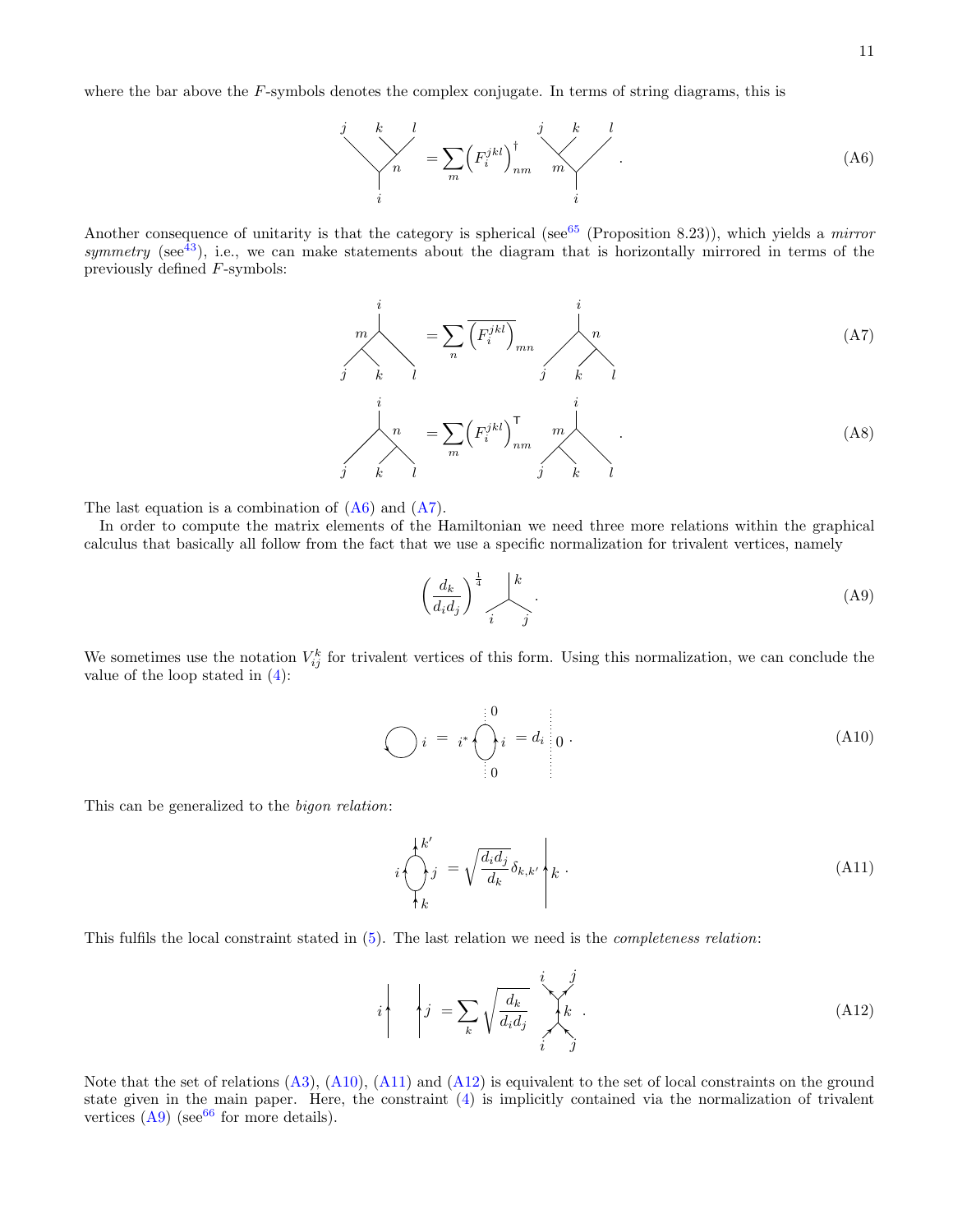## <span id="page-11-0"></span>Appendix B: Calculation of the operators  $G$  and  $H$

The local constraints [\(7\)](#page-2-3) and [\(8\)](#page-2-0) replace a single condition from the original model, namely

$$
\Phi\left(\sum_{j}^{i} \frac{m}{k} \sum_{k}^{l}\right) = \sum_{n} \left(F_k^{j^*i^*l^*}\right)_{mn} \Phi\left(\sum_{j}^{i} \frac{l}{k} \right). \tag{B1}
$$

To translate these diagrams into ones that do not contain horizontal lines, we have to distinguish two different cases (this is also the reason for rotating the diagrams in the following), namely

$$
\Phi\left(\begin{array}{c}\n\overrightarrow{k}\left(\overrightarrow{m}\right) \\
\overrightarrow{i}\right) \\
\overrightarrow{j}\n\end{array}\right) = \sum_{n} \left(G_{ij}^{kl}\right)_{mn} \Phi\left(\begin{array}{c}\n\overrightarrow{k}\left\vee\overrightarrow{i}\right) \\
\overrightarrow{i}\left\vee\overrightarrow{j}\right) \\
\overrightarrow{i}\left\vee\overrightarrow{j}\right)\n\end{array}\right)
$$
\n(B2)\n
$$
\Phi\left(\begin{array}{c}\n\overrightarrow{k}\left(\overrightarrow{m}\right) \\
\overrightarrow{i}\right) \\
\overrightarrow{i}\n\end{array}\right) = \sum_{n} \left(H_{ij}^{kl}\right)_{mn} \Phi\left(\begin{array}{c}\n\overrightarrow{k}\left\vee\overrightarrow{i}\right) \\
\overrightarrow{i}\left\vee\overrightarrow{j}\right) \\
\overrightarrow{i}\n\end{array}\right)
$$
\n(B3)

The operators  $H$  and  $G$  are expressed in terms of  $F$ -symbols and quantum dimensions:

$$
\left(G_{ij}^{kl}\right)_{mn} = \sqrt{\frac{d_m d_n}{d_j d_k}} \overline{\left(F_n^{iml}\right)}_{kj}
$$
\n(B4)

$$
\left(H_{ij}^{kl}\right)_{mn} = \sqrt{\frac{d_m d_n}{d_i d_l}} \left(F_n^{kmj}\right)_{il}.\tag{B5}
$$

In the following, we show explicitly how the operator  $H$  is computed.  $G$  can then be determined analogously.

$$
\begin{aligned}\n\begin{pmatrix}\n k & l \\
 m \\
 i & j\n\end{pmatrix} &= \sum_{n} \sqrt{\frac{d_n}{d_i d_j}} \begin{pmatrix}\n m \\
 m \\
 j\n\end{pmatrix}, \\
&= \sum_{n, \alpha} \sqrt{\frac{d_n}{d_i d_j}} (F_n^{kmj})_{i\alpha} \begin{pmatrix}\n k & l \\
 m & j\n\end{pmatrix} \alpha\n\end{aligned}
$$
\n(B7)

n  $i \wedge \neg j$ 

$$
=\sum_{n,\alpha}\sqrt{\frac{d_n}{d_id_j}}\left(F_n^{kmj}\right)_{i\alpha}\sqrt{\frac{d_md_j}{d_l}}\delta_{l,\alpha}\sqrt{\frac{k}{n}}\sqrt{\frac{l}{n}}\tag{B8}
$$

$$
=\sum_{n}\sqrt{\frac{d_{m}d_{n}}{d_{i}d_{l}}}\left(F_{n}^{kmj}\right)_{il}\sqrt{\binom{n}{n}}\tag{B9}
$$

Here, we have used the completeness relation in the fist step and an F-move and the bigon relation afterwards. Note that imposing tetrahedral symmetry on the F-symbols implies  $(G_{ij}^{kl})_{mn} = (H_{ij}^{kl})_{mn}^{43}$  $(G_{ij}^{kl})_{mn} = (H_{ij}^{kl})_{mn}^{43}$  $(G_{ij}^{kl})_{mn} = (H_{ij}^{kl})_{mn}^{43}$ .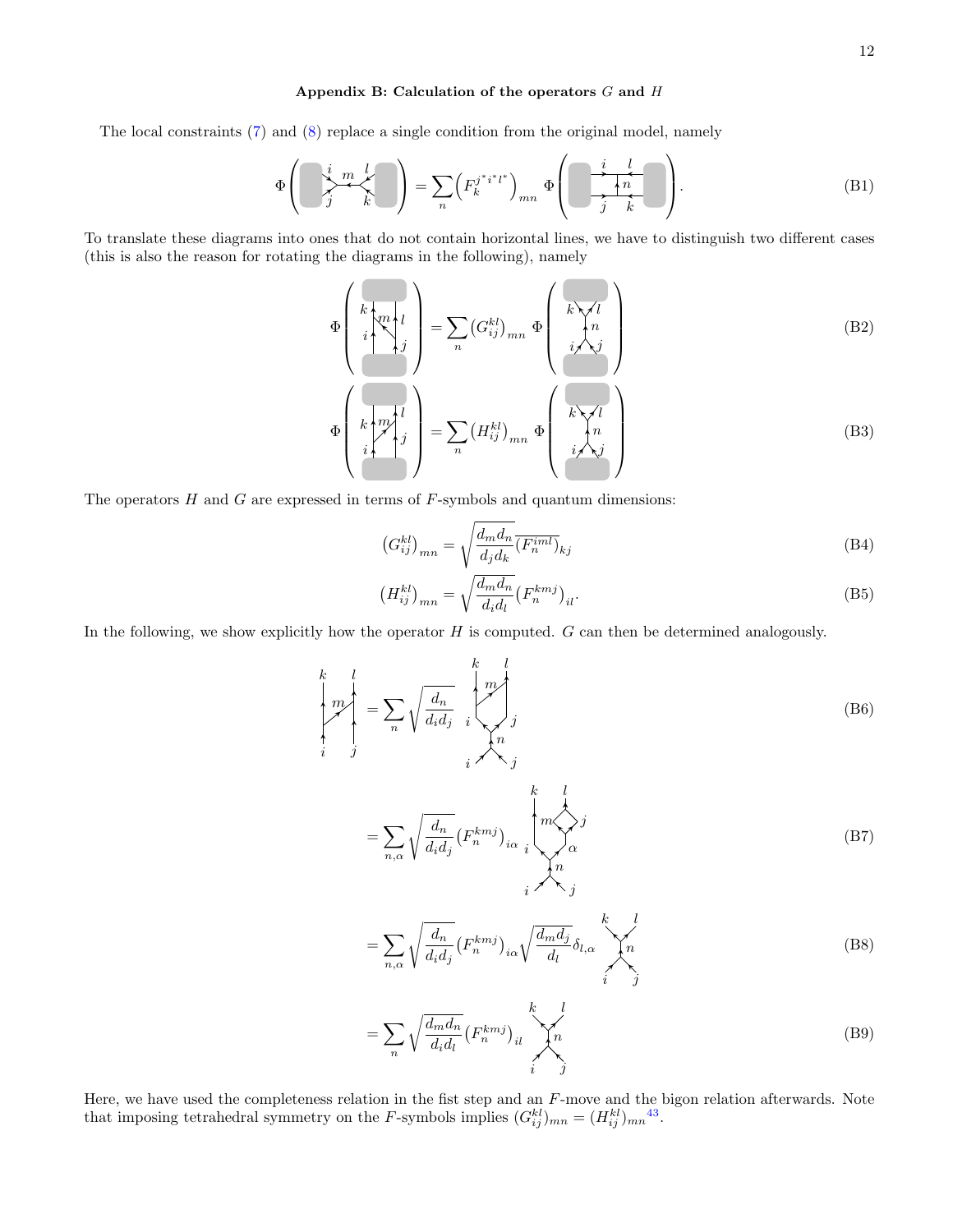#### <span id="page-12-0"></span>Appendix C: Properties of the Hamiltonian

The Hamiltonian we have constructed in the main paper has a variety of properties which are necessary for it to be exactly solvable: It is a Hermitian operator which is projector-valued and, furthermore, it commutes when applied to different vertices and plaquettes. Here, we prove each of these properties.

#### <span id="page-12-1"></span>1. Hermicity

Being Hermitian is a crucial property of a Hamiltonian to describe an actual physical system. In this Subsection we show that the Hamiltonian constructed in this paper possess this attribute.

Obviously, the operator  $Q_v$  is Hermitian. Therefore, it remains to show that  $B_p$  is a Hermitian operator, too. For this, recall that  $B_p$  maps an initial string-net configuration  $\vec{p} = \{g, h, i, j, k, l\}$  to the final configuration  $\vec{p}' =$  ${g', h', i', j', k', l'}$  via

$$
\overrightarrow{p} \mapsto \sum_{\overrightarrow{p'}} C(\overrightarrow{p}, \overrightarrow{p'}) \underbrace{\overrightarrow{p'}}_{\overrightarrow{p'}},
$$
\n(C1)

where the coefficients  $C(\vec{p}, \vec{p}')$  are the respective matrix elements [\(20\)](#page-6-0) of the transformation performed by  $B_p$ . In order to show that the operator  $B_{\mathbf{p}}$  is Hermitian we need to show that

<span id="page-12-2"></span>
$$
C(\vec{p}, \vec{p}') = \overline{C(\vec{p}', \vec{p})}.
$$
 (C2)

This can be verified using the graphical calculus of UFCs (see Appendix [A\)](#page-9-0). Before we start proving Eq. [\(C2\)](#page-12-2), we would like to give an intuition on how to graphically compute the matrix elements of a natural transformation by reviewing the example of the  $F$ -symbol. In terms of its matrix elements, the action of the transformation  $F$  is given by

$$
\sum_{i=1}^{j} \binom{k}{i} = \sum_{n} \left( F_i^{jkl} \right)_{mn} \sum_{i=1}^{j} \binom{k}{n} . \tag{C3}
$$

If we want to compute a fixed matrix element  $(F_i^{jkl})$ of  $F$  we can do this by calculating the scalar product of the initial string diagram with the final string diagram, which is defined by composing (i.e., vertically stacking) the string-diagrams and tracing over all uncontracted labels. For this calculation, it is necessary to have an orthonormal basis of tree diagrams, i.e.,

$$
\left\{\frac{1}{(d_i d_j d_k d_l)^{\frac{1}{4}}}\right\}.
$$
\n(C4)

Note that the normalization factor  $\frac{1}{(d_i d_j d_k d_l)^{\frac{1}{4}}}$  comes from the normalization of vertices in [\(A9\)](#page-10-6) with an additional factor of  $1/\sqrt{d_i}$  in order to make the diagram normalized with respect to the trace. The calculation of the matrix √ element  $(F_i^{jkl})$ then works as follows: Due to the mirror symmetry of the  $F$ -symbols we receive

$$
\frac{1}{\sqrt{d_i d_j d_k d_l}} \left\langle \begin{array}{c} j & k & l \\ & \searrow n & l \end{array} \right| \xrightarrow{p} \frac{k}{m} \left\langle \begin{array}{c} j & i \\ & \searrow n \\ i & i \end{array} \right\rangle = \frac{1}{\sqrt{d_i d_j d_k d_l}} \xrightarrow{j} \frac{n}{m} \left\langle \begin{array}{c} i \\ k \\ k \end{array} \right\rangle
$$
\n(C5)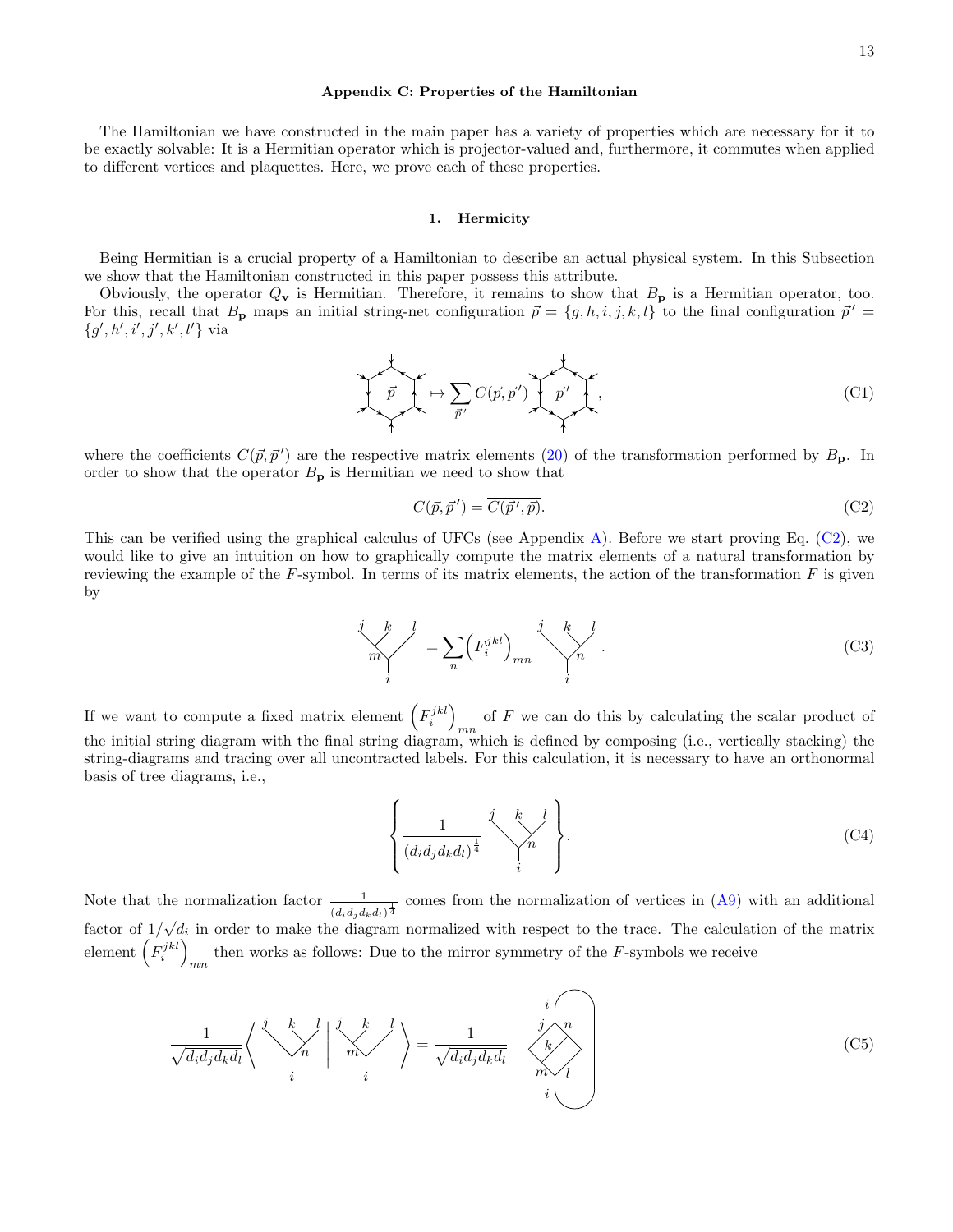$$
=\frac{1}{\sqrt{d_i d_j d_k d_l}} \sum_{m'} \left(F_i^{jkl}\right)_{mm'} \quad \text{if } \quad n' \quad \text{(C6)}
$$

$$
=\frac{1}{\sqrt{d_i d_j d_k d_l}} \sum_{m'} \left(F_i^{jkl}\right)_{mm'} \sqrt{\frac{d_k d_l}{d_n}} \delta_{m',n} \qquad \qquad i
$$
\n(C7)

$$
=\frac{1}{\sqrt{d_i d_j d_k d_l}} \left(F_i^{jkl}\right)_{mn} \sqrt{\frac{d_k d_l}{d_n}} \sqrt{\frac{d_j d_n}{d_i}} \quad i \tag{C8}
$$

$$
=\frac{1}{\sqrt{d_i d_j d_k d_l}} \left(F_i^{jkl}\right)_{mn} \sqrt{\frac{d_k d_l}{d_n}} \sqrt{\frac{d_j d_n}{d_i}} d_i
$$
\n(C9)

$$
=\left(F_i^{jkl}\right)_{mn}.\tag{C10}
$$

Note that we have taken the right trace for the i-string. Due to sphericality of the UFC, left and right trace coincide. The same calculation can be performed to receive the matrix element  $C(\vec{p}, \vec{p}')$  of the operator  $B_{\mathbf{p}}$ . This gives

<span id="page-13-0"></span>
$$
C(\vec{p}, \vec{p}') = \left(\begin{matrix} \vec{p}' \\ \vec{p} \\ \vec{p} \end{matrix}\right) \tag{C11}
$$

Due to the graphical calculus, there is an obvious way to compute the matrix elements  $C(\vec{p}', \vec{p})$  of the opposite operation which transforms the plaquette  $\vec{p}'$  into  $\vec{p}$ . This is, just interchanging the plaquettes

$$
C(\vec{p}', \vec{p}) = \left(\begin{matrix} \vec{p} \\ \vec{p}' \\ \vec{p}' \end{matrix} \right) \qquad (C12)
$$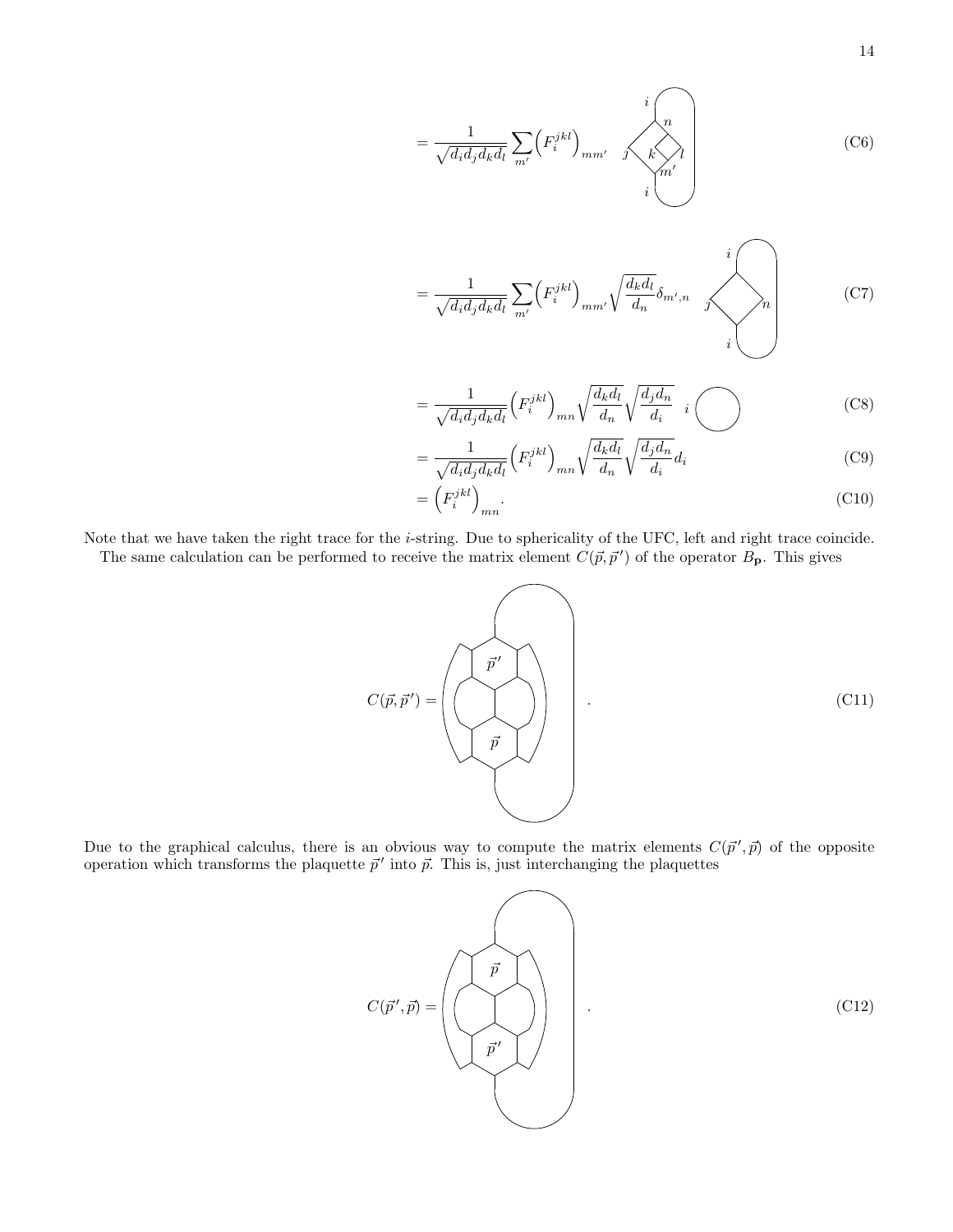As a consequence of mirror symmetry [\(A7\)](#page-10-2), complex conjugation of the  $C(\vec{p}', \vec{p})$  is then given by horizontal reflection of the entire string-diagram:

<span id="page-14-1"></span>
$$
\overrightarrow{C(\vec{p}',\vec{p})} = \left(\begin{matrix} \overrightarrow{p}' \\ \overrightarrow{p} \\ \overrightarrow{p} \\ \overrightarrow{p} \end{matrix}\right).
$$
\n(C13)

Comparing Eq. [\(C11\)](#page-13-0) with Eq. [\(C13\)](#page-14-1) gives the desired expression in Eq. [\(C2\)](#page-12-2). Hence, the operator  $B_p$  is indeed Hermitian.

## <span id="page-14-2"></span><span id="page-14-0"></span>2. Projector

In the original Levin-Wen model, the  $B_p$  and  $Q_v$  are projectors (see<sup>[40](#page-22-10)</sup>, Appendix C). Here, we show that the same properties also hold for our construction. Obviously,  $Q_v$  is projector-valued. For  $B_p$ , we simultaneously act with the operators  $B_p = \sum_t a_t B_p^t$  and  $B_p = \sum_s a_s B_p^s$  on the plaquette p. The corresponding joint operator is  $B_{\mathbf{p}}^2 = \sum_{s,t} a_s a_t B_{\mathbf{p}}^s B_{\mathbf{p}}^t$ . Graphically,  $B_{\mathbf{p}}^2$  acts by adding type s and type t loops to the plaquette and summing over  $s, t$ . For the sake of clarity, we omit drawing the plaquette itself in the following calculation and only fuse these two loops together. However, we implicitly mean the  $B_p^2$  action on a plaquette (see Fig. [2\)](#page-6-1).

B 2 <sup>p</sup> = X s,t dsd<sup>t</sup> D<sup>4</sup> s s s s s s t t t t t t (C14) = X s,t α,β dsd<sup>t</sup> D<sup>4</sup> r dα dsd<sup>t</sup> r dβ<sup>∗</sup> ds <sup>∗</sup> d<sup>t</sup> ∗ N α stN β ∗ s ∗t ∗ s s s s t t t t β α (C15)

$$
=\sum_{\substack{s,t\\ \alpha,\beta}}\frac{\sqrt{d_{\alpha}d_{\beta^*}}}{D^4}N_{st}^{\alpha}N_{s^*t^*}^{\beta^*}\delta_{\alpha,\beta}\sqrt{\frac{d_{s^*}d_{t^*}}{d_{\beta^*}}}\sqrt{\frac{d_td_s}{d_{\alpha}}}\left(F_{s^*}^{s^*t^*}t\right)_{\beta^*1}\overline{\left(F_1^{\beta^*ts}\right)_{s^*\alpha}}\tag{C16}
$$

<span id="page-14-6"></span><span id="page-14-5"></span><span id="page-14-4"></span><span id="page-14-3"></span>
$$
\sqrt{\frac{d_t d_s}{d_\alpha}} \sqrt{\frac{d_{s^*} d_{t^*}}{d_{\beta^*}}} \left( F_s^{t^* t s} \right)_{1\alpha} \overline{\left( F_1^{s^* t^* \alpha} \right)}_{\beta^* s} \left( \alpha \right)
$$
\n
$$
\sqrt{d_{s^*} d_{t^*} d_s d_{t^{'}} \sqrt{\frac{d_{s^*} d_{t^*}}{d_{s^{'}} d_{t^{'}}}} \left( F_t^{t^* t s} \right)^{-\frac{2}{2}} \left| \left( F_s^{s^* t^* \alpha} \right)^{-\frac{2}{2}} \right| \left( \gamma^* \right)^{-\frac{2}{2}} \left( \gamma^* \right)^{-\frac{2}{2}} \left( \gamma^* \right)^{-\frac{2}{2}}
$$
\n
$$
\tag{C17}
$$

$$
=\sum_{s,t,\alpha} \frac{\sqrt{d_s \cdot d_{t} \cdot d_s d_t}}{D^4} (N_{st}^{\alpha})^2 \left| \left(F_s^{t^*ts}\right)_{1\alpha} \right|^2 \left| \left(F_1^{s^*t^*\alpha}\right)_{\alpha^*s} \right|^2 \left(\widehat{\alpha}\right)
$$
\n(C17)

$$
=\sum_{s,t,\alpha}\frac{\sqrt{d_{s^*}d_{t^*}d_{s}d_t}}{D^4}N_{st}^{\alpha}\frac{d_{\alpha}}{d_{t^*}d_s}\left(\widehat{\alpha}\right)
$$
\n(C18)

$$
=\sum_{s,t,\alpha}\frac{1}{D^4}d_s d_t N_{t\alpha^*}^{s^*} \left(\widehat{\alpha}\right)
$$
\n(C19)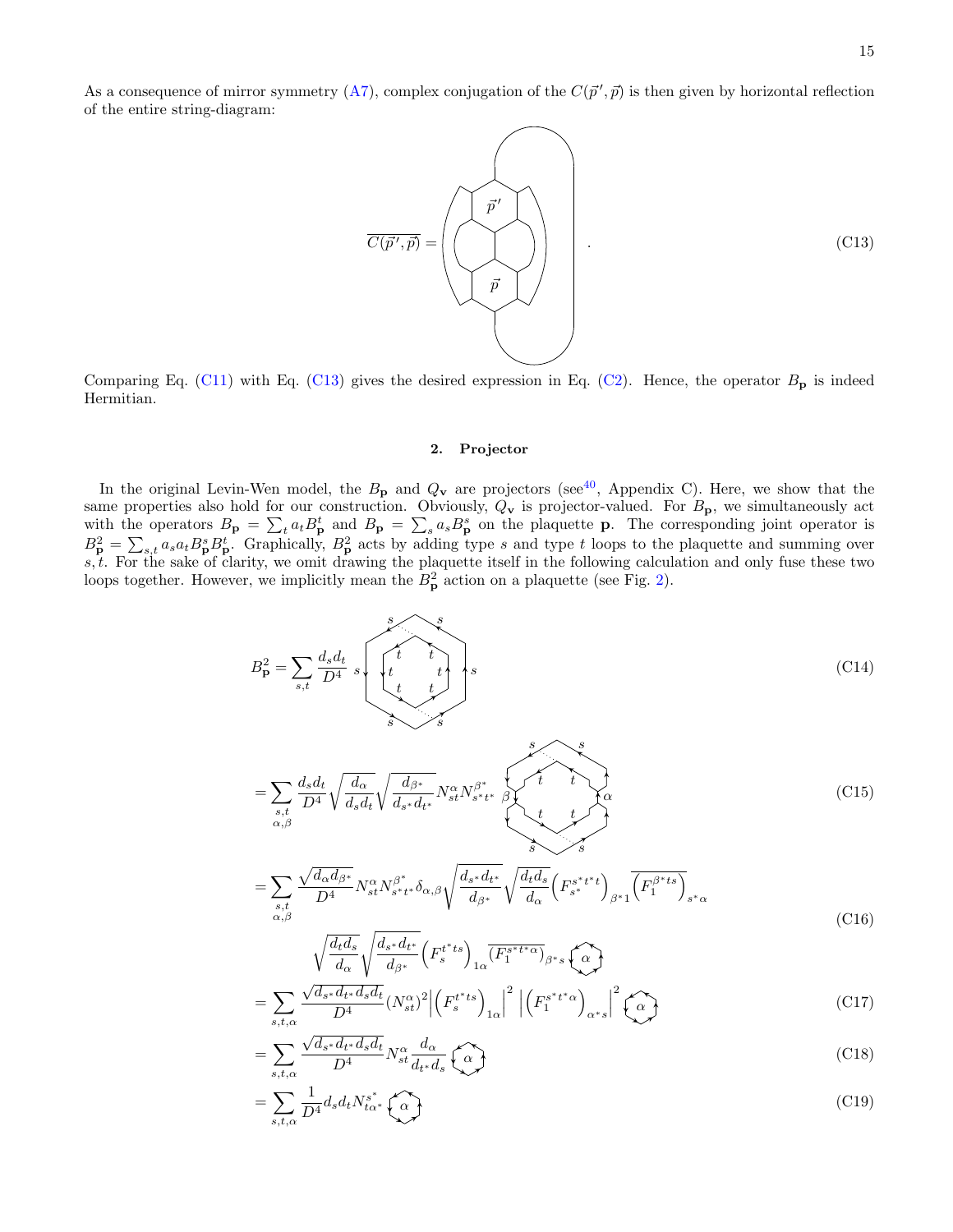<span id="page-15-1"></span>
$$
=\frac{1}{D^4}\sum_{t,\alpha}d_t\left(\sum_{s^*}d_{s^*}N_{t\alpha^*}^{s^*}\right)\left(\widehat{\alpha}\right)
$$
(C20)

<span id="page-15-2"></span>
$$
=\frac{1}{D^4}\sum_{t,\alpha}d_t d_t d_{\alpha^*}\left(\widehat{\alpha}\right)
$$
\n(C21)

<span id="page-15-3"></span>
$$
=\frac{D^2}{D^4}\sum_{\alpha}d_{\alpha^*}\left(\widehat{\alpha}\right)
$$
\n(C22)

<span id="page-15-4"></span>
$$
=\sum_{\alpha}\frac{d_{\alpha}}{D^{2}}\left(\widehat{\alpha}\right)=B_{\mathbf{p}}\tag{C23}
$$

Let us explain each step of this somewhat cumbersome calculation in more detail.

- [\(C15\)](#page-14-2) In the first step, we just insert the definition of  $B_p^2$  and apply two completeness relations [\(A12\)](#page-10-0).  $N_{ij}^k$  denotes the dimension of the fusion vertex  $V_{ij}^k$ . In the case of multiplicity-free fusion rules,  $N_{ij}^k = \delta_{ij}^k$ , see [\(15\)](#page-2-4). The factor  $N_{st}^{\alpha} N_{s*t}^{\beta^*}$  $s_{t}^{p}$  is necessary to ensure that the sum only involves valid configurations.
- [\(C16\)](#page-14-3) In order to come up with this equality, we evaluate the diagram from [\(C15\)](#page-14-2) vertex-wise in the same way as we did in the computation of the  $B_p^s$  matrix elements by using the relations from  $\overline{1}$  and  $\overline{4}$ . The Kronecker delta comes from the fact that the only possible way to evaluate this diagram is the case where  $\alpha = \beta$ .
- [\(C17\)](#page-14-4) In this step, we carry out the Kronecker delta, simplify the factor and use the fact that  $(F_{s^*}^{s^*t^*t})_{\beta^*0}(F_0^{\beta^*ts})$  $s^*\alpha =$  $\overline{(F_s^{t * ts})_{0\alpha}}(F_0^{s * t * \alpha})_{\beta * s}$ . This is simply a consequence from the pentagon identity. Another way to check this is ∗ by redoing the calculation from  $\overline{1}$  whilst fusing the unit object to the other side.
- [\(C18\)](#page-14-5) Since we only consider the multiplicity-free case  $N_{st}^{\alpha} \in \{0,1\}$ , we have  $(N_{st}^{\alpha})^2 = N_{st}^{\alpha}$ . Furthermore, the F-symbols involved in [\(C17\)](#page-14-4) are all one-dimensional. Hence, we receive  $\left|\left(F_s^{t^*ts}\right)_{0\alpha}\right|$  $\sigma^2 = \frac{d_{\alpha}}{d_{t}*d_s}$  and due to unitarity of the fusion category  $\left|\left(F_0^{s^*t^*\alpha}\right)_{\alpha^*s}\right|$  $2^2 = 1$ . For further details, see<sup>[66](#page-23-2)</sup>.
- [\(C19\)](#page-14-6) Here, we use that  $N_{st}^{\alpha} = N_{t\alpha^*}^{s^*}$ . This can be verified by looking at the respective fusion vertices  $V_{st}^{\alpha}$  and  $V_{t\alpha^*}^{s^*}$ .  $V_{st}^{\alpha}$  can be transformed into  $V_{t\alpha^*}^{s^*}$  by bending the legs up/down accordingly

$$
s \qquad \qquad \alpha \qquad \qquad \alpha = A_{st}^{\alpha} B_{t}^{s^* \alpha} \qquad \qquad \beta \qquad \qquad (C24)
$$

where  $A_{ij}^k = \sqrt{\frac{d_{i^*}d_k}{d_j}} (F_k^{ii^*k})_{0j}$  and  $B_{ij}^k = \sqrt{\frac{d_{j^*}d_k}{d_i}}$  $\overline{\frac{d}{d_i}}^*\left(F_k^{kj * j}\right)$ <sup>[66](#page-23-2)</sup>. Hence, the operation  $A_{st}^{\alpha} B_{t}^{s^*\alpha} \neq 0$  is just a rescaling of the trivalent vertex by a scalar factor. Therefore, it does not change the dimension of the corresponding fusion spaces.

- [\(C20\)](#page-15-1) This is just a rearrangement of the sums. In addition, we use  $d_i = d_{i^*}$ , which holds due to sphericality of the  $UFC^{42}$  $UFC^{42}$  $UFC^{42}$  (Definition 4.7.14).
- [\(C21\)](#page-15-2) Using the fact  $d_i d_j = \sum_k N_{ij}^k d_k$  (see, e.g.,<sup>[67](#page-23-3)</sup> (Eq. 2.10)) gives the desired equation.
- $(C22)$  Since the string diagram does not depend on t anymore, we can evaluate the sum over t separately. We then use the definition of the total quantum dimension  $D = \sqrt{\sum_{i=0}^{N} d_i^2}$ .
- [\(C23\)](#page-15-4) Again, because of the sphericality of the UFC we have  $d_i = d_{i^*}$ .

### <span id="page-15-0"></span>3. Commutativity

To build an exactly solvable Hamiltonian, it is necessary that the individual operators  $Q_v$  and  $B_p$  all commute with each other. Here, we explicitly do the computation for the configuration that is depicted in Fig. [3.](#page-7-1) It turns out that the only factors that differ between the different orders of application are those where internal indices of both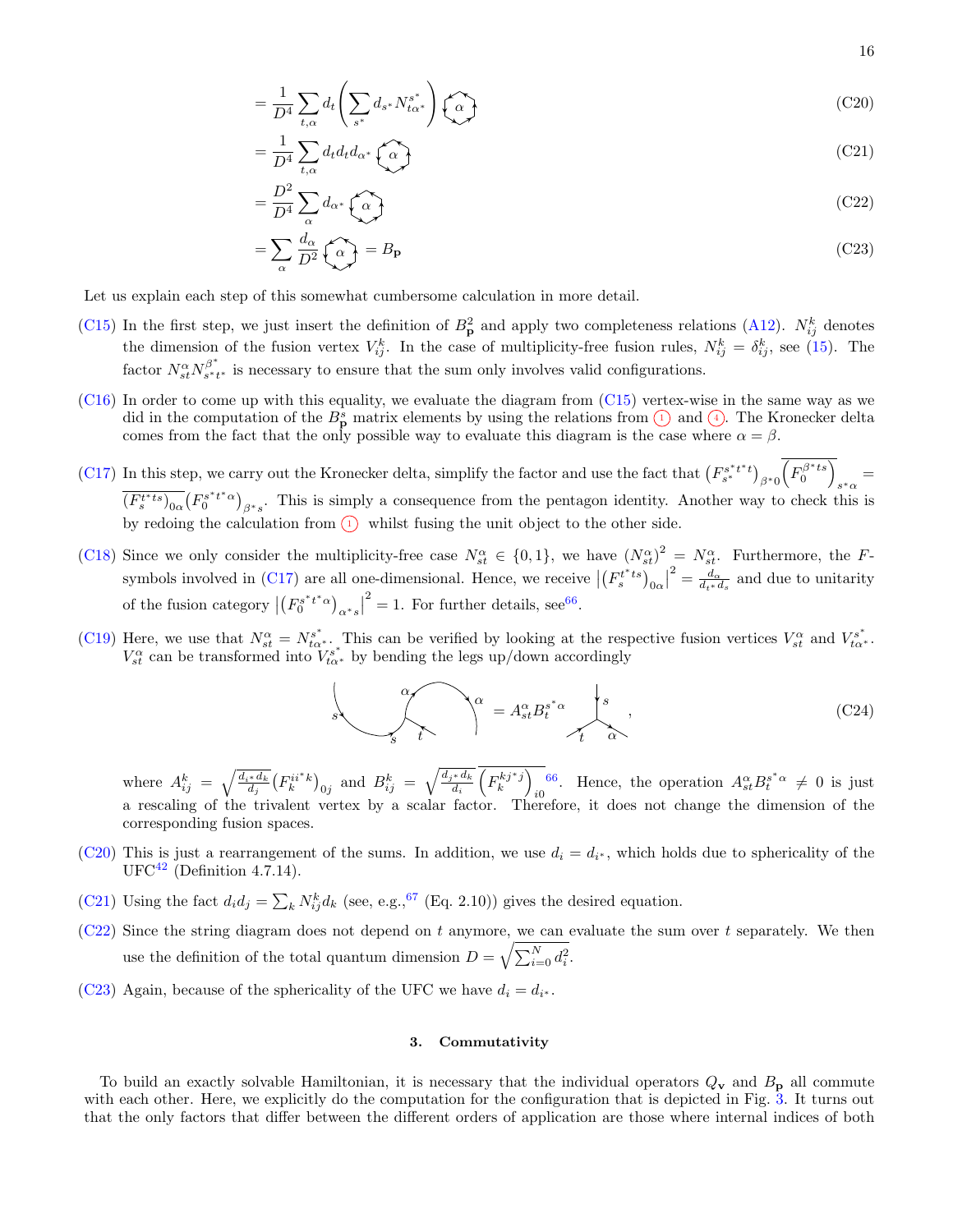plaqettes appear. Hence, to keep the calculation as clear as possible, we will only write out these factors and denote the others by  $(\dots)$ .

$$
B_{\mathbf{p}_2}\left(B_{\mathbf{p}_1}\Big|_{\begin{subarray}{c}\alpha\\\nu\\\nu\end{subarray}}\begin{subarray}{c}\beta\\\lambda_1\\\lambda_1\\\mu\end{subarray}}\begin{subarray}{c}\gamma\\\lambda_1\\\lambda_2\\\mu\end{subarray}\begin{subarray}{c}\gamma\\\lambda_2\\\lambda_2\\\mu\end{subarray}}\begin{subarray}{c}\gamma\\\lambda_1\\\lambda_2\\\mu\end{subarray}}\begin{subarray}{c}\gamma\\\lambda_2\\\lambda_1\\\mu\end{subarray}}\right)
$$
(C25)

$$
=B_{\mathbf{p}_2}\left(\sum_{s}\begin{pmatrix}a_1\\l_1\\l_2\end{pmatrix}\begin{pmatrix}g_1\\h_1&g_2\\i_1\\h_1\end{pmatrix}\begin{pmatrix}h_1&g_2\\i_1\\i_2\\h_1\end{pmatrix}\begin{pmatrix}b_1\\i_2\\i_2\\i_1\end{pmatrix}\right)
$$
(C26)

$$
=B_{\mathbf{p}_{2}}\Bigg(\sum_{s}\sum_{\substack{g'_{1},h'_{1},i'_{1},\\j'_{1},k'_{1},l'_{1}}}\overline{\left(F_{i'_{1}}^{sh_{1}g_{2}}\right)_{h'_{1}i_{1}}}\left(F_{i'_{1}}^{sj_{1}k_{2}}\right)_{j'_{1}i_{1}}\left(\dots\right)\Bigg|_{\substack{l'_{1}\\l'_{1}\\l'_{1}}}^{\alpha}\left(\sum_{i'_{1},\dots,i'_{l'_{l}}\\l'_{1},l'_{2},l'_{3}}\right)_{j'_{2}}\Bigg\rangle\Bigg) \tag{C27}
$$

$$
= \sum_{s,t} \sum_{\substack{g'_1, h'_1, i'_1, \\ j'_1, k'_1, l'_1}} \overline{\left(F_{i'_1}^{sh_1 g_2}\right)_{h'_1 i_1}} \left(F_{i'_1}^{sj_1 k_2}\right)_{j'_1 i_1} \dots \Big| \bigg|_{\substack{l'_1 \\ \nu \to \nu' \\ k'_1 \uparrow \overline{\frac{j'_1}{\mu}}} \overline{\left(F_{i'_1}^{*j_1} \right)_{i_2} \cdots \left(F_{i'_n}^{*j_n} \right)_{i'_n}} \overline{\left(F_{i'_1}^{*j_1} \right)_{j'_1 i_1}} \cdot \overline{\left(F_{i'_1}^{*j_1} \right)_{j'_1 i_1}} \cdot \overline{\left(F_{i'_1}^{*j_1} \right)_{j'_1 i_1}} \cdot \overline{\left(F_{i'_1}^{*j_1} \right)_{j'_1 i_1}} \cdot \overline{\left(F_{i'_1}^{*j_1} \right)_{j'_1 i_1}} \cdot \overline{\left(F_{i'_1}^{*j_1} \right)_{j'_1 i_1}} \cdot \overline{\left(F_{i'_1}^{*j_1} \right)_{j'_1 i_1}} \cdot \overline{\left(F_{i'_1}^{*j_1} \right)_{j'_1 i_1}} \cdot \overline{\left(F_{i'_1}^{*j_1} \right)_{j'_1 i_1}} \cdot \overline{\left(F_{i'_1}^{*j_1} \right)_{j'_1 i_1}} \cdot \overline{\left(F_{i'_1}^{*j_1} \right)_{j'_1 i_1}} \cdot \overline{\left(F_{i'_1}^{*j_1} \right)_{j'_1 i_1}} \cdot \overline{\left(F_{i'_1}^{*j_1} \right)_{j'_1 i_1}} \cdot \overline{\left(F_{i'_1}^{*j_1} \right)_{j'_1 i_1}} \cdot \overline{\left(F_{i'_1}^{*j_1} \right)_{j'_1 i_1}} \cdot \overline{\left(F_{i'_1}^{*j_1} \right)_{j'_1 i_1}} \cdot \overline{\left(F_{i'_1}^{*j_1} \right)_{j'_1 i_1}} \cdot \overline{\left(F_{i'_1}^{*j_1} \right)_{j'_1 i_1}} \cdot \overline{\left(F_{i'_1}^{*j_1} \right)_{j'_1 i_1}} \cdot \overline
$$

= X s,t X g 0 1 ,h<sup>0</sup> 1 ,i0 1 , j 0 1 ,k<sup>0</sup> 1 ,l0 1 X g 0 2 ,h<sup>0</sup> 2 ,i<sup>00</sup> 1 , j 0 2 ,k<sup>0</sup> 2 ,l0 2 F sh1g<sup>2</sup> i 0 1 h 0 1 i1 F sj1k<sup>2</sup> i 0 1 j 0 1 i1 F h 0 1 g2t i 00 1 i 0 1 g 0 2 F j 0 1 k2t i 00 1 i 0 1 k 0 2 (. . .) g 0 1 l 0 1 k 0 1 j 0 1 i 00 1 h 0 1 β α ν µ k 0 2 j 0 2 i 0 2 h 0 2 g 0 2 γ δ η + . (C29)

Note that the above expression is a linear combination of string-net configurations, where in each coefficient we have a sum over the loop values s and t and also over the intermediate label  $i'_1$ . Performing the same calculation for the other order of operators yields

<span id="page-16-0"></span>
$$
B_{\mathbf{p}_{1}}\left(B_{\mathbf{p}_{2}}\Big|_{\begin{subarray}{l}l\\l\\l\end{subarray}}^{\alpha}\left(\frac{g_{1}\Big|_{h_{1}}^{h_{1}}g_{2}\Big|_{h_{2}}^{h_{2}}}{\mu^{i_{1}}}\right)_{\begin{subarray}{l}l\\l\\l\end{subarray}}\left(\frac{g_{1}\Big|_{h_{1}}^{h_{1}}g_{2}\Big|_{h_{2}}^{h_{2}}}{\mu^{i_{2}}}\right)\right) \tag{C30}
$$
\n
$$
=\sum_{s,t}\sum_{\begin{subarray}{l}g_{1}',h_{1}',\bar{i}_{1},g_{2}',h_{2}',i'\\j'_{1},k'_{1},\bar{i}_{1},g_{2}',h_{2}',i''_{1},\end{subarray}}\left(F_{\bar{i}_{1}}^{h_{1}g_{2}t}\right)_{i_{1}g_{2}'}\left(F_{\bar{i}_{1}}^{j_{1}k_{2}t}\right)_{i_{1}k'_{2}}\left(F_{i''_{1}}^{sh_{1}g_{2}'}\right)_{j'_{1}\bar{i}_{1}}\left(\frac{g_{1}'h_{1}'}{h_{1}'}g_{2}'\Big|_{h_{2}'}^{h_{2}'}\right)_{\begin{subarray}{l}l\\l\\l\end{subarray}}\left(\frac{g_{1}'h_{1}'}{h_{1}'}g_{2}'\Big|_{h_{2}'}^{h_{2}'}\right)_{\begin{subarray}{l}l\\l\\l\end{subarray}}\left(\frac{g_{2}'h_{1}'}{h_{1}'}g_{2}'\Big|_{h_{2}'}^{h_{2}'}\right)_{\begin{subarray}{l}l\\l\\l\end{subarray}}\left(\frac{g_{2}'h_{1}'}{h_{1}'}g_{2}'\Big|_{h_{2}'}^{h_{2}'}\right)_{\begin{subarray}{l}l\\l\\l\end{subarray}}\left(\frac{g_{2}'h_{1}'}{h_{1}'}g_{2}'\Big|_{h_{2}'}^{h_{2}'}\right)_{\begin{subarray}{l}l\\l\\l\end{subarray}}\left(\frac{g_{2}'h_{2}'}{h_{2}'}g_{2}'\Big|_{h_{2}'}^{h_{2}'}\right)_{\begin{subarray}{l}l\\l\\l\end{subarray}}\left(\frac{g_{2}'h_{2}'}(h_{2}'+h_{2}'+h_{2}'+
$$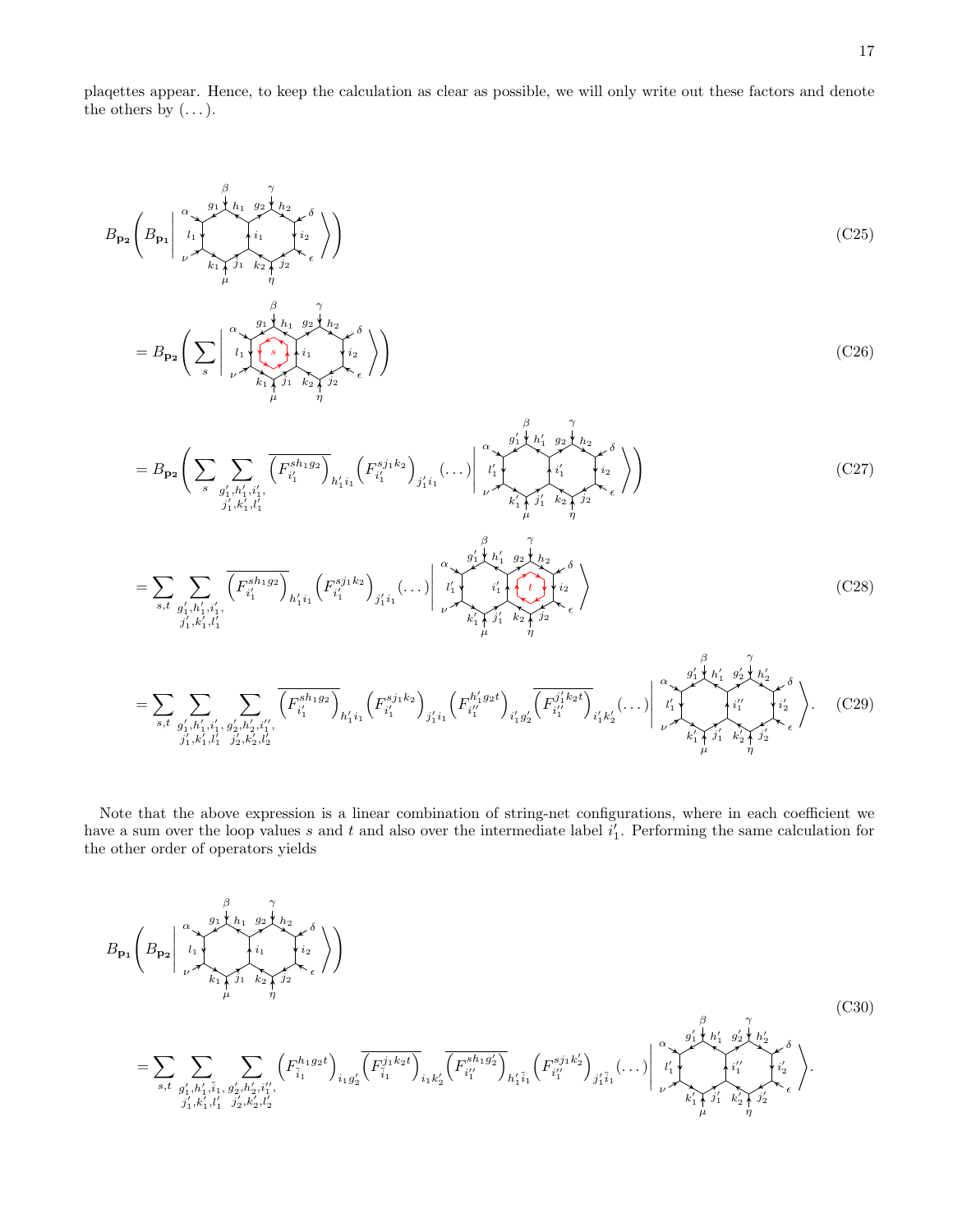

<span id="page-17-0"></span>Figure 5. Commuting diagrams. The fact that these two diagrams commute yields the equations required to prove the commutativity of the magnetic flux operator.

Hence, the equality that we have to show reduces to

$$
\sum_{s,t,i'_1} \overline{\left(F_{i'_1}^{sh_1g_2}\right)}_{h'_1i_1} \left(F_{i'_1}^{sj_1k_2}\right)_{j'_1i_1} \left(F_{i''_1}^{h'_1g_2t}\right)_{i'_1g'_2} \overline{\left(F_{i''_1}^{j'_1k_2t}\right)}_{i'_1k'_2}
$$
\n
$$
= \sum_{s,t,\tilde{i}_1} \left(F_{\tilde{i}_1}^{h_1g_2t}\right)_{i_1g'_2} \overline{\left(F_{\tilde{i}_1}^{j_1k_2t}\right)_{i_1k'_2} \left(F_{i''_1}^{sh_1g'_2}\right)_{h'_1\tilde{i}_1} \left(F_{i''_1}^{sj_1k'_2}\right)_{j'_1\tilde{i}_1}}.
$$
\n(C31)

To show that this equality holds, we use the fact that the diagrams in Fig. [5](#page-17-0) commute (which is due to Mac Lane's coherence theorem,  $\sec^{68}$  $\sec^{68}$  $\sec^{68}$ ). From these diagrams, we get the following identities:

$$
\left(F_{i'_1}^{sh_1g_2}\right)^{\dagger}_{i_1h'_1} \left(F_{i''_1}^{h'_1g_2t}\right)_{i'_1g'_2} = \sum_{\tilde{i}_1} \left(F_{i''_1}^{si_1t}\right)_{i'_1\tilde{i}_1} \left(F_{\tilde{i}_1}^{h_1g_2t}\right)_{i_1g'_2} \left(F_{i''_1}^{sh_1g'_2}\right)^{\dagger}_{\tilde{i}_1h'_1}
$$
\n(C32)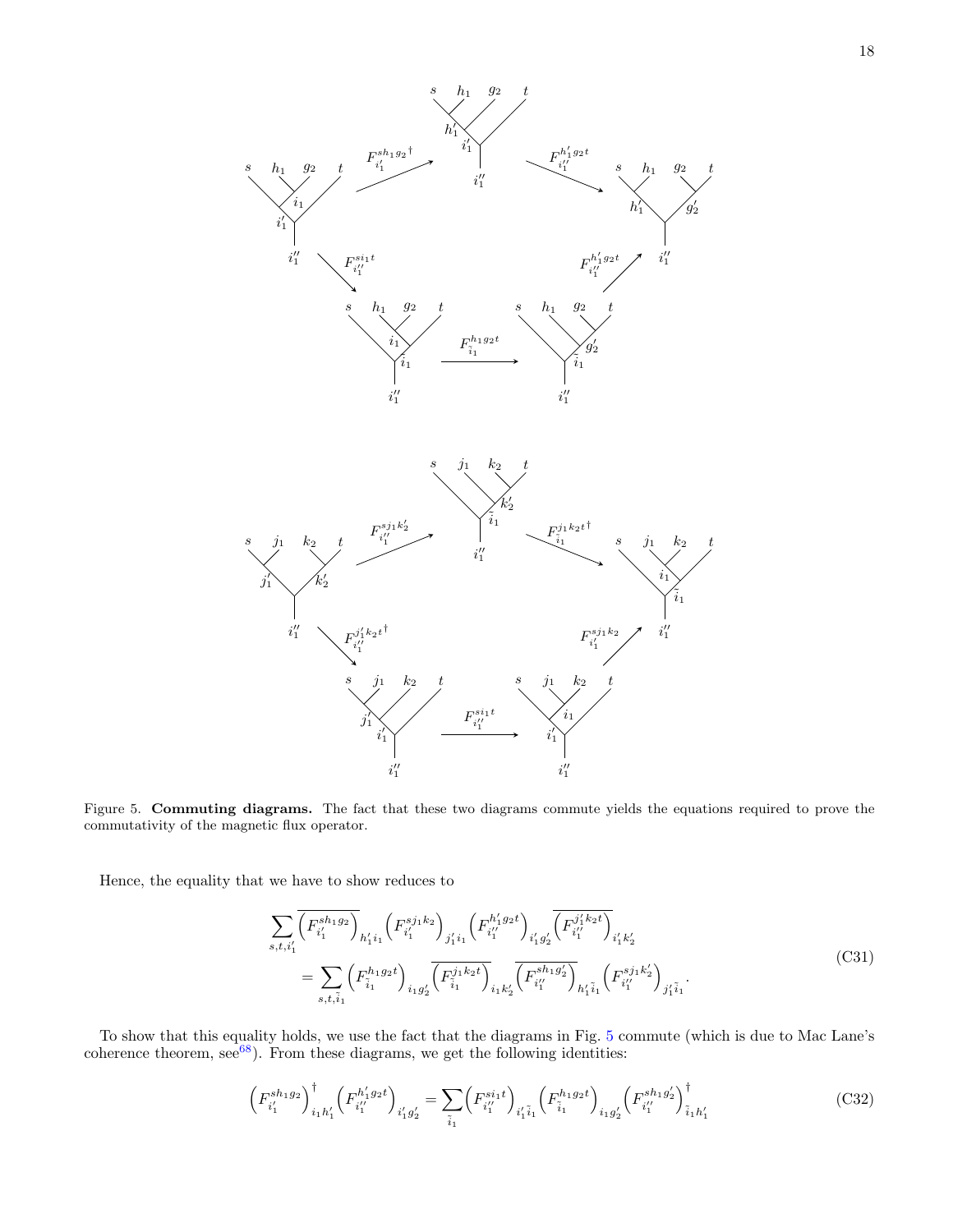$$
\left(F_{i_1''}^{sj_1k_2'}\right)_{j_1'\tilde{i}_1}\left(F_{\tilde{i}_1}^{j_1k_2t}\right)_{k_2'i_1}^{\dagger} = \sum_{i_1'} \left(F_{i_1''}^{j_1'k_2t}\right)_{k_2'i_1'}^{\dagger} \left(F_{i_1'}^{sj_1k_2}\right)_{j_1'i_1}\left(F_{i_1''}^{si_1t}\right)_{i_1'\tilde{i}_1}.\tag{C33}
$$

Inserting these identities into [\(C30\)](#page-16-0) (and using the fact that  $(F_u^{xyz})_{\alpha\beta}^{\dagger} = \overline{(F_u^{xyz})}_{\beta\alpha}^{\dagger}$ ) yields

$$
\sum_{s,t,i'_1,\tilde{i}_1} \left( F_{i'_1}^{sj_1k_2} \right)_{j'_1i_1} \left( F_{i''_1}^{j'_1k_2t} \right)_{i'_1k'_2} \left( F_{i''_1}^{si_1t} \right)_{i'_1\tilde{i}_1} \left( F_{\tilde{i}_1}^{h_1g_2t} \right)_{i_1g'_2} \left( F_{i''_1}^{sh_1g'_2} \right)_{h'_1\tilde{i}_1}
$$
\n
$$
= \sum_{s,t,\tilde{i}_1,i'_1} \overline{\left( F_{i''_1}^{j'_1k_2t} \right)}_{i'_1k'_2} \left( F_{i''_1}^{sj_1k_2} \right)_{j'_1i_1} \left( F_{i''_1}^{si_1t} \right)_{i'_1\tilde{i}_1} \left( F_{\tilde{i}_1}^{h_1g_2t} \right)_{i_1g'_2} \overline{\left( F_{i''_1}^{sh_1g'_2} \right)}_{h'_1\tilde{i}_1}, \tag{C34}
$$

therefore

$$
B_{\mathbf{p_2}}B_{\mathbf{p_1}} = B_{\mathbf{p_1}}B_{\mathbf{p_2}}.\tag{C35}
$$

19

This calculation can analogously be done for any configuration of neighboring plaquettes. One always has to consider two commuting diagrams like those depicted in Fig. [5.](#page-17-0)

## <span id="page-18-0"></span>Appendix D: Self-consistency constraints and the original Hamiltonian

This appendix is dedicated to the self-consistency constraints which are imposed by Levin and Wen in their original Hamiltonian  $(40 \text{ [Eq. (8) and Eq. (14))})$  $(40 \text{ [Eq. (8) and Eq. (14))})$  $(40 \text{ [Eq. (8) and Eq. (14))})$ . We show that our model translates into the original one when adding these additional symmetries. A special focus will be on the tetrahedral symmetry condition since it is the most restrictive constraint. We will also briefly explain why it is needed in the original model. In order to differ the Levin-Wen and the general UFC construction we use curly letters for items occurring in the original Levin-Wen Hamiltonian.

In contrast to the UFC definition, the  $\mathcal{F}$ -symbols used in the original Levin-Wen model<sup>[40](#page-22-10)</sup> are defined in a slightly different fashion

<span id="page-18-3"></span>
$$
\sum_{j}^{i} m \sum_{l}^{k} = \sum_{f} \mathcal{F}_{kln}^{ijm} \xrightarrow{j} \sum_{l}^{k}
$$
 (D1)

This action is not defined in a wide class of fusion categories since it involves horizontal lines. In order to illustrate the meaning of those let us give a brief physical outline. Physically, the wave function

> Φ  $\sqrt{ }$

gives the probability amplitude of a physical process corresponding to the string diagram inside the grey box. For example, this may be a scattering process of anyons. As usual in physics literature, we use the convention that time goes upwards $69$ . In this picture, a horizontal line denotes a physical process, which happens without passing of time. Hence, it should have a probability amplitude of zero. Whereas, if

<span id="page-18-1"></span>
$$
\binom{k}{i} m_j l_j = k \binom{m}{j} l_j =: \binom{k}{i} m_j l_j \qquad (D2)
$$

the horizontal line can be defined as a reasonable physical process by means of Eq. [\(D2\)](#page-18-1). It only holds if we require an additional symmetry of the Levin-Wen  $\mathcal{F}$ -symbols, namely tetrahedral symmetry<sup>[43](#page-22-13)</sup>

<span id="page-18-2"></span>
$$
\mathcal{F}_{kln}^{ijm} = \mathcal{F}_{jin}^{lkm^*} = \mathcal{F}_{lkn^*}^{jim} = \sqrt{\frac{d_m d_n}{d_j d_l}} \mathcal{F}_{k^*nl}^{imj}.
$$
\n(D3)

In terms of the UFC F-symbols, Eq.  $(D3)$  can be written as<sup>[70](#page-23-6)</sup>

$$
\left(F_i^{jkl}\right)_{mn} = \left(F_{l^*}^{kji^*}\right)_{mn^*} = \left(F_{j^*}^{i^*lk}\right)_{m^*n} = \sqrt{\frac{d_m d_n}{d_j d_l}} \left(F_{i^*}^{m^*kn^*}\right)_{j^*l^*}.
$$
\n(D4)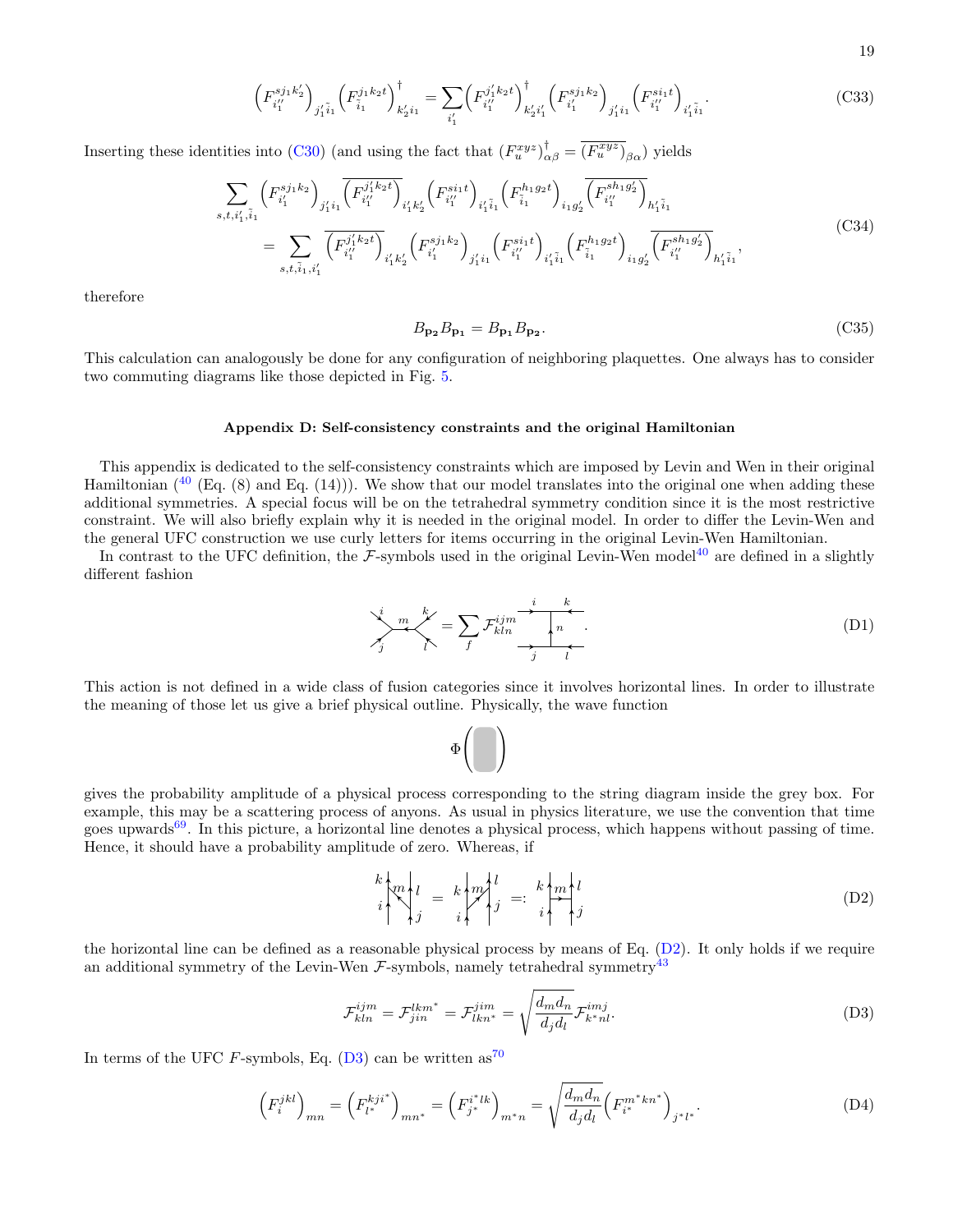The fact that tetrahedral symmetry  $(D3)$  is mandatory for Eq.  $(D1)$  to be a defined operation makes it a necessary condition for a standard Levin-Wen construction. However, this restriction is too strong<sup>[45](#page-22-15)</sup> and does not hold in any UFC. We show a particular counterexample in Appendix [E.](#page-20-0)

The remaining symmetry conditions for the original Levin-Wen model are

<span id="page-19-0"></span>
$$
\mathcal{F}_{j^*i^*0}^{ijk} = \sqrt{\frac{d_k}{d_i d_j}} \delta_{ijk} \tag{D5}
$$

<span id="page-19-2"></span><span id="page-19-1"></span>
$$
\overline{\mathcal{F}_{kln}^{ijm}} = \mathcal{F}_{k^*l^*n^*}^{i^*j^*m^*},\tag{D6}
$$

$$
\mathcal{F}_{q^*kr^*}^{jip} \mathcal{F}_{mls^*}^{riq^*} = \sum_{n=0}^{N} \mathcal{F}_{kp^*n}^{mlq} \mathcal{F}_{mns^*}^{jip} \mathcal{F}_{lkr^*}^{js^*n}
$$
(D7)

Eq. [\(D5\)](#page-19-0) is a normalization convention for the F-symbols. It ensures that a gauge transformed F-symbol belongs to the same local rules  $({}^{40}$  $({}^{40}$  $({}^{40}$  (Eq. (4) – (7))) as the untransformed operation. The unitarity condition [\(D6\)](#page-19-1) ensures Hermicity of the original Levin-Wen model. The last constraint [\(D7\)](#page-19-2) is just the pentagon equation [\(11\)](#page-2-2) for the Levin-Wen  $\mathcal{F}$ -symbols. In contrast to the other conditions this is not an additional symmetry since it is also required in our construction<sup>[71](#page-23-7)</sup>.

We now show that our model segues into the original Levin-Wen model when claiming tetrahedral symmetry [\(D3\)](#page-18-2), the normalization convention  $(D5)$  and the unitarity condition  $(D6)$  as additional symmetries. First, we observe that the only difference between the two Hamiltonians is in the matrix elements of the magnetic flux operator. In the original Levin-Wen model, they are given by

<span id="page-19-4"></span>
$$
\mathcal{B}_{\mathbf{p},ghijkl}^{s,g'h'i'j'k'l'}(abcdef) = \mathcal{F}_{s^*g'l'^*}^{al^*g} \mathcal{F}_{s^*h'g'^*}^{bg^*h} \mathcal{F}_{s^*i',h'^*}^{ch^*i} \mathcal{F}_{s^*j'i'^*}^{di^*j} \mathcal{F}_{s^*k'j'^*}^{ej^*k} \mathcal{F}_{s^*l'k'^*}^{fk^*l}.
$$
 (D8)

We start by translating the UFC F-symbols in  $B_p^s$  to Levin-Wen F-symbols [\(D1\)](#page-18-3) as in  $\mathcal{B}_p^s$ . They are related by<sup>[70](#page-23-6)</sup>

$$
\left(F_l^{ijk}\right)_{mn} = \mathcal{F}_{lk*n}^{j^*i^*m}.\tag{D9}
$$

<span id="page-19-3"></span>
$$
B_{\mathbf{p},ghijkl}^{s,g'h'i'j'k'l'}(abcdef) = \sqrt{d_s d_{s^*}} \sqrt{\frac{d_{g^*} d_{h} d_{i'} d_{j} d_{k^*} d_{l'^*}}{d_{g'^*} d_{h'} d_{i} d_{j'} d_{k^*} d_{l'^*}}} \mathcal{F}_{g^*s^*0}^{sgf^*} \overline{\mathcal{F}_{b^*h^*h'}^{s^*g'g^*}} \overline{\mathcal{F}_{i'd^*i}^{h^*s^*h'}} \mathcal{F}_{j'j^*j'}^{s^*g} \overline{\mathcal{F}_{ej's}^{skk'}} \mathcal{F}_{l'^*s g'^*}^{gal^*} \overline{\mathcal{F}_{l'^*s k'^*}^{k^*l^*}} \n\overset{\text{(D6)}}{=} \sqrt{d_s d_{s^*}} \sqrt{\frac{d_{g^*} d_{h} d_{i'} d_{j} d_{k^*} d_{l'^*}}{d_{g'^*} d_{h'} d_{i} d_{j'} d_{k^*} d_{l'^*}}} \mathcal{F}_{g^*s^*0}^{sgf^*} \mathcal{F}_{j'j^*j'}^{s^*g} \mathcal{F}_{bhh'^*}^{shf^*} \mathcal{F}_{i'd^*i}^{j^*s^*f'} \mathcal{F}_{e^*j'j^*}^{s^*k^*k'} \mathcal{F}_{l's^*k'}^{k^*fl} \mathcal{F}_{l''s g'^*}^{gal^*}.
$$
\n(D10)

We now rewrite each  $\mathcal{F}$ -symbol in Eq. [\(D10\)](#page-19-3) individually by using the normalization convention [\(D5\)](#page-19-0) and the tetra-hedral symmetry condition [\(D3\)](#page-18-2). For better transparency of this calculation, we numerate the different  $\mathcal{F}$ -symbols occurring in Eq. [\(D3\)](#page-18-2)

$$
\underbrace{\mathcal{F}_{kln}^{ijm}}_{(1)} = \underbrace{\mathcal{F}_{jin}^{lkm^*}}_{(2)} = \underbrace{\mathcal{F}_{lkn^*}^{jim}}_{(3)} = \underbrace{\sqrt{\frac{d_m d_n}{d_j d_l}} \mathcal{F}_{k^*nl}^{imj}}_{(4)}
$$
(D11)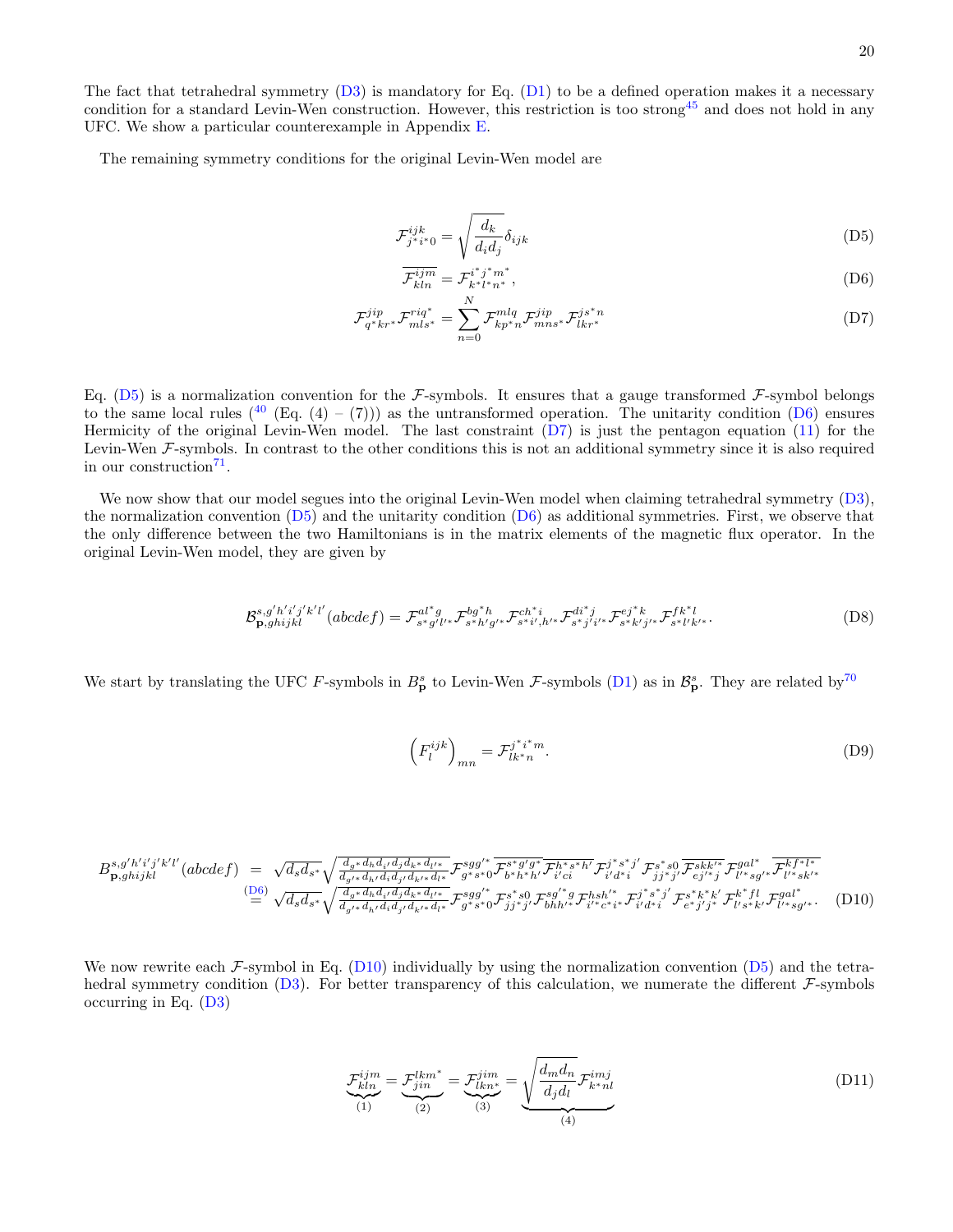and point out which equality we use by  $(x) \rightarrow (y)$ . This gives

<span id="page-20-1"></span>
$$
\mathcal{F}_{g+s}^{sgg'*} \stackrel{\text{(D5)}}{=} \sqrt{\frac{d_{g'}}{d_{s}d_{g}}}
$$
\n
$$
\mathcal{F}_{jj}^{s*} \stackrel{\text{(D5)}}{=} \sqrt{\frac{d_{j'}}{d_{s}d_{g}}} {\sqrt{\frac{d_{j'}}{d_{s}d_{j}}} \mathcal{F}_{0s}^{j'j^{*}s^{*}} \stackrel{\text{(3)}\rightarrow{4}}{=} \mathcal{F}_{j1}^{j^{*}s^{*}j'} \stackrel{\text{(D5)}}{=} \sqrt{\frac{d_{j'}}{d_{s}d_{j}}}^{d_{j'}}
$$
\n
$$
\mathcal{F}_{bhh'}^{sg'*g} \stackrel{\text{(2)}\rightarrow{4}}{=} \frac{3}{\sqrt{b_{g'}}^{b_{g'}}^{b_{g'}}} \quad \text{(1)}\stackrel{\text{(1)}}{=} \frac{4}{\sqrt{\frac{d_{g'}d_{h'}}{d_{h}}d_{g'}}} \mathcal{F}_{g*h'}^{bg'h}
$$
\n
$$
\mathcal{F}_{i'k}^{hs/*} \stackrel{\text{(4)}\rightarrow{4}}{=} \frac{2}{\sqrt{\frac{d_{h'}}{d_{s}}d_{s'}}} \mathcal{F}_{h'k}^{i'j^{*}s^{*}} \stackrel{\text{(3)}\rightarrow{4}}{=} \mathcal{F}_{h'k}^{i's^{*}i^{*}} \quad \text{(1)}\stackrel{\text{(1)}\rightarrow{4}}{=} \mathcal{F}_{s'i'h'k}^{i'j^{*}s^{*}i^{*}} \quad \text{(1)}\stackrel{\text{(2)}\rightarrow{4}}{=} \mathcal{F}_{s'i'h'k}^{i'j^{*}} \quad \text{(1)}\n\mathcal{F}_{i'd*}^{j^{*}s^{*}j'} \stackrel{\text{(1)}\rightarrow{4}}{=} \mathcal{F}_{i'd'k}^{i'j^{*}j^{*}i^{*}} \quad \text{(1)}\n\mathcal{F}_{i'd*}^{j^{*}g*j'} \stackrel{\text{(1)}\rightarrow{4}}{=} \mathcal{F}_{i'd'k}^{i'j^{*}i^{*}} \quad \text{(1)}\n\mathcal{F}_{i'd*}^{i''j^{*}i^{*}} \quad \text{(1)}\n\mathcal{F}_{i'd*}^{i''j^{*}i^{*}} \quad \text{(1)}\n\mathcal{F}_{i'd*}^{i''j^{*}i^{*}} \quad
$$

Reinserting  $(D12)$  into  $(D10)$  yields

$$
B_{\mathbf{p},ghijkl}^{s,g'h'i'j'k'l'}(abcdef) = \mathcal{F}_{s^*g'l'^*}^{al^*g} \mathcal{F}_{s^*h'g'^*}^{bg^*h} \mathcal{F}_{s^*i',h'^*}^{ch^*i} \mathcal{F}_{s^*j'i'^*}^{di^*j} \mathcal{F}_{s^*k'j'^*}^{ej^*k} \mathcal{F}_{s^*l'k'^*}^{fk^*l},\tag{D13}
$$

which is exactly the original Levin-Wen magnetic flux operator  $\mathcal{B}_{\mathbf{p}}^s$  [\(D8\)](#page-19-4). Therefore, our model is a true generalization of the original Levin-Wen Hamiltonian presented  $\text{in}^{40}$  $\text{in}^{40}$  $\text{in}^{40}$ .

## <span id="page-20-0"></span>Appendix E: The Haagerup  $H_3$  fusion category and tetrahedral symmetry

In this appendix, we examine the  $F$ -symbols of the Haagerup  $\mathcal{H}_3$  fusion category and show that they do not fulfill the tetrahedral symmetry condition [\(D3\)](#page-18-2). Therefore, the original Levin-Wen model cannot be built from  $\mathcal{H}_3$ . However, it can be used as an input for our generalized Levin-Wen construction since it has the structure of a unitary fusion category.

The fusion category  $\mathcal{H}_3$  was first found in<sup>[72](#page-23-8)</sup>. It has six simple objects, namely  $\{1, \alpha, \alpha^*, \rho, \alpha, \rho, \alpha^* \rho\}$ . Note that, in contrast to the nomenclature of the string types, here we use 1 to denote the trivial object instead of 0 which follows the usual convention in category theory. The quantum dimensions of the objects are specified in Table [I](#page-21-12) and the fusion rules are given in Table [II.](#page-21-13)

The F-symbols of  $\mathcal{H}_3$  have been explicitly computed in<sup>[44](#page-22-14)</sup>. It is easy to see that these F-symbols do not fulfill the tetrahedral symmetry condition [\(D3\)](#page-18-2). For instance, consider the map



where  $(F_\rho^{1\alpha_{\alpha}*\rho})_{\alpha\rho} = 1$  is a valid transformation between string diagrams. The tetrahedral symmetry condition [\(12\)](#page-2-5) for this  $F$ -symbol then imposes the relations

<span id="page-20-2"></span>
$$
\left(F_{\rho}^{1\alpha_{\alpha}*\rho}\right)_{\alpha\rho} = \left(F_{\alpha^{*\rho}}^{\alpha1\rho}\right)_{\alpha\rho} = \left(F_{1}^{\rho_{\alpha}*\rho\alpha}\right)_{\alpha^{*}\rho}.\tag{E2}
$$

However, both of the latter F-symbols belong to invalid transformations with respect to the fusion rules. Therefore, the corresponding fusion vector spaces are zero-dimensional and [\(E2\)](#page-20-2) is not fulfilled. Furthermore, even a gauge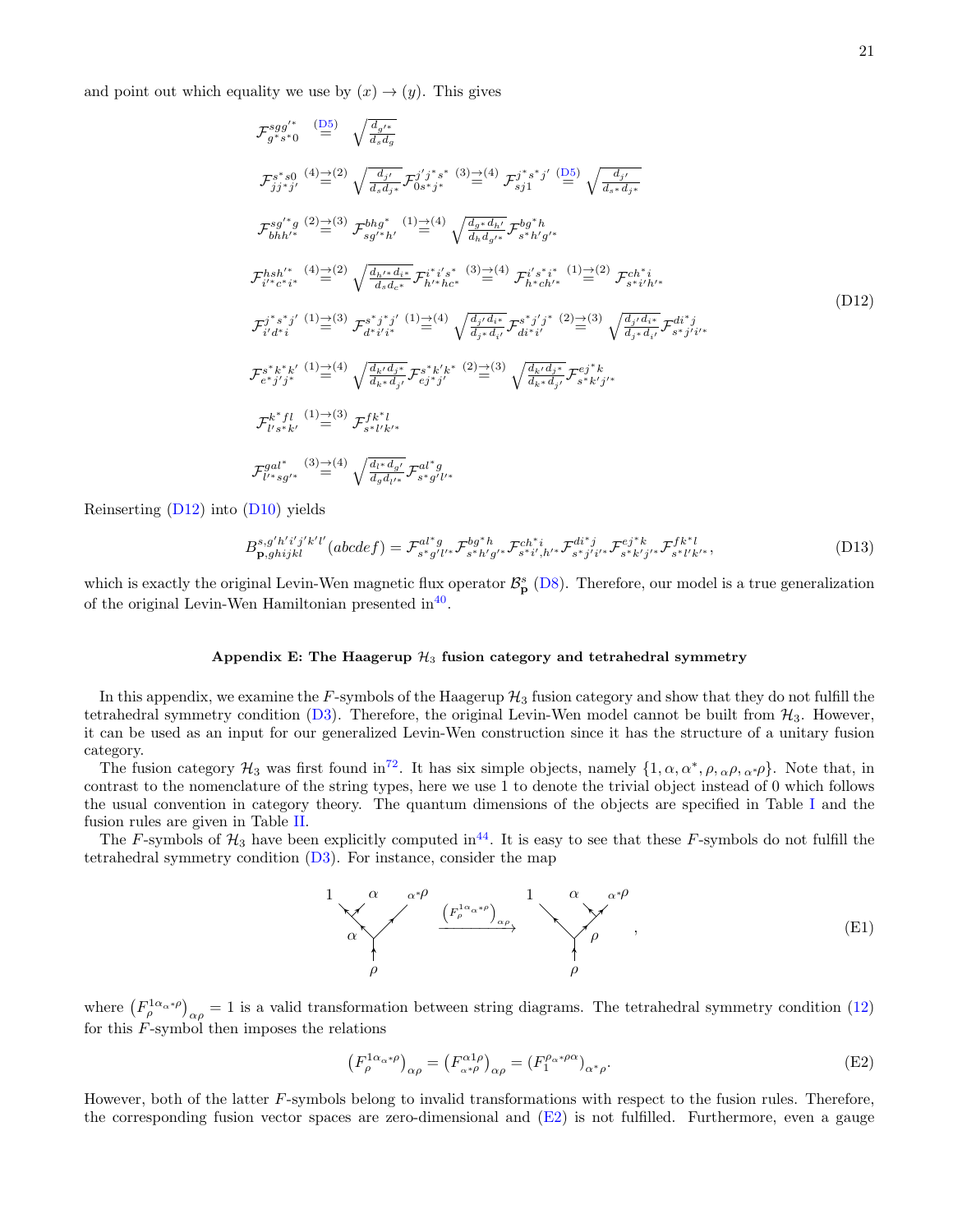Object  $i |$ Quantum dimension  $d_i$ 

| $\overset{\alpha}{\alpha}{}^*$ |                         |
|--------------------------------|-------------------------|
|                                | $3+\sqrt{13}$<br>$^{2}$ |
| $\alpha \rho$                  | $^{3+}$<br>$\sqrt{13}$  |
| $\alpha^*\rho$                 | 13                      |

<span id="page-21-12"></span>Table I. Simple objects of the Haagerup  $\mathcal{H}_3$  fusion category and their corresponding quantum dimensions.

|                | $ 1 \alpha \alpha^*$ |                                   |            | $\rho$                                                                           | $\alpha \rho$                                                        | $\alpha^*\rho$            |
|----------------|----------------------|-----------------------------------|------------|----------------------------------------------------------------------------------|----------------------------------------------------------------------|---------------------------|
|                |                      | $\alpha$                          | $\alpha^*$ | $\rho$                                                                           | $\alpha \rho$                                                        | $\alpha^*\rho$            |
| $\alpha$       | $\alpha$             | $\alpha^*$ .                      |            | $\alpha \rho$                                                                    | $\alpha^*\rho$                                                       | $\rho$                    |
| $\alpha^*$     | $\cdot \alpha^*$     |                                   | $\alpha$   | $\alpha^*\rho$                                                                   | Ω                                                                    | $\alpha \rho$             |
| $\rho$         |                      | $\rho \propto \rho  \alpha \rho $ |            | $1+Z$                                                                            | $\left  \alpha^*+Z \right  \alpha + Z$                               |                           |
| $\alpha \rho$  |                      |                                   |            | $\alpha \rho \mid \rho \mid_{\alpha^*} \rho \mid \alpha + Z \mid \overline{1+Z}$ |                                                                      | $\alpha^* + \overline{Z}$ |
| $\alpha^*\rho$ | $\alpha^* \rho$      |                                   |            |                                                                                  | $\alpha \rho \mid \rho \mid \alpha^* + Z \mid \alpha + Z \mid 1 + Z$ |                           |

<span id="page-21-13"></span>Table II. Fusion rules  $i \otimes j = \sum_k N_{ij}^k k$  of the Haagerup  $\mathcal{H}_3$  fusion category using the abbreviation  $Z = \rho + \alpha \rho + \alpha * \rho$ .

transformation

$$
\left(F_i^{jkl}\right)'_{mn} = \frac{u_i^{in}u_n^{jk}}{u_m^{ij}u_l^{mk}} \left(F_i^{jkl}\right)_{mn} \tag{E3}
$$

does not lead to tetrahedrally symmetric F-symbols, since the dimension of the corresponding fusion spaces cannot be changed by the choice of gauge.

- <span id="page-21-0"></span>∗ [alexander.hahn@htp-tel.de](mailto:alexander.hahn@htp-tel.de)
- <span id="page-21-1"></span>† [ramona.wolf@itp.uni-hannover.de](mailto:ramona.wolf@itp.uni-hannover.de)
- <span id="page-21-2"></span><sup>1</sup> L. D. Landau, On the theory of phase transitions, in [Col](https://doi.org/10.1016/b978-0-08-010586-4.50034-1)[lected Papers of L. D. Landau](https://doi.org/10.1016/b978-0-08-010586-4.50034-1), edited by D. ter Haar (Pergamon Press, Oxford, New York, 1965) pp. 193–216.
- <span id="page-21-3"></span><sup>2</sup> D. C. Tsui, H. L. Stormer, and A. C. Gossard, Two-Dimensional Magnetotransport in the Extreme Quantum Limit, [Phys. Rev. Lett.](https://doi.org/10.1103/physrevlett.48.1559) 48, 1559 (1982).
- <span id="page-21-4"></span><sup>3</sup> R. B. Laughlin, Anomalous Quantum Hall Effect: An Incompressible Quantum Fluid with Fractionally Charged Excitations, [Phys. Rev. Lett.](https://doi.org/10.1103/physrevlett.50.1395) 50, 1395 (1983).
- <span id="page-21-5"></span><sup>4</sup> X. G. Wen, Topological Orders in Rigid States, [Int. J. Mod.](https://doi.org/10.1142/s0217979290000139) Phys. B 04[, 239 \(1990\).](https://doi.org/10.1142/s0217979290000139)
- <span id="page-21-6"></span><sup>5</sup> X.-G. Wen, Topological orders and edge excitations in fractional quantum Hall states, Adv. Phys. 44[, 405 \(1995\).](https://doi.org/10.1080/00018739500101566)
- <span id="page-21-7"></span><sup>6</sup> F. D. M. Haldane, Continuum dynamics of the 1-D Heisenberg antiferromagnet: Identification with the  $o(3)$  nonlinear sigma model, [Phys. Lett. A](https://doi.org/10.1016/0375-9601(83)90631-x) 93, 464 (1983).
- <sup>7</sup> F. D. M. Haldane, Nonlinear Field Theory of Large-Spin Heisenberg Antiferromagnets: Semiclassically Quantized Solitons of the One-Dimensional Easy-Axis Néel State, [Phys. Rev. Lett.](https://doi.org/10.1103/physrevlett.50.1153) 50, 1153 (1983).
- <sup>8</sup> F. Pollmann, A. M. Turner, E. Berg, and M. Oshikawa, Entanglement spectrum of a topological phase in one dimension, Phys. Rev. B 81, [10.1103/physrevb.81.064439](https://doi.org/10.1103/physrevb.81.064439) (2010).
- <sup>9</sup> F. Pollmann, E. Berg, A. M. Turner, and M. Oshikawa, Symmetry protection of topological phases in onedimensional quantum spin systems, Phys. Rev. B 85, [10.1103/physrevb.85.075125](https://doi.org/10.1103/physrevb.85.075125) (2012).
- <span id="page-21-8"></span><sup>10</sup> X.-G. Wen, Colloquium: Zoo of quantum-topological phases of matter, Rev. Mod. Phys. 89, [10.1103/revmod](https://doi.org/10.1103/revmodphys.89.041004)[phys.89.041004](https://doi.org/10.1103/revmodphys.89.041004) (2017).
- <span id="page-21-9"></span> $11$  X. G. Wen and Q. Niu, Ground-state degeneracy of the fractional quantum Hall states in the presence of a random potential and on high-genus Riemann surfaces, [Phys. Rev.](https://doi.org/10.1103/physrevb.41.9377) B 41[, 9377 \(1990\).](https://doi.org/10.1103/physrevb.41.9377)
- $12$  B. Blok and X. G. Wen, Effective theories of the fractional quantum Hall effect: Hierarchy construction, [Phys. Rev.](https://doi.org/10.1103/physrevb.42.8145) B 42[, 8145 \(1990\).](https://doi.org/10.1103/physrevb.42.8145)
- <sup>13</sup> N. Read, Excitation structure of the hierarchy scheme in the fractional quantum Hall effect, [Phys. Rev. Lett.](https://doi.org/10.1103/physrevlett.65.1502) 65, [1502 \(1990\).](https://doi.org/10.1103/physrevlett.65.1502)
- $14$  J. Fröhlich and T. Kerler, Universality in quantum Hall systems, [Nucl. Phys. B](https://doi.org/10.1016/0550-3213(91)90360-a) 354, 369 (1991).
- <span id="page-21-10"></span><sup>15</sup> M. P. Zaletel, R. S. K. Mong, and F. Pollmann, Topological Characterization of Fractional Quantum Hall Ground States from Microscopic Hamiltonians, Phys. Rev. Lett. 110, [10.1103/physrevlett.110.236801](https://doi.org/10.1103/physrevlett.110.236801) (2013).
- <span id="page-21-11"></span> $^{16}$  X. G. Wen, F. Wilczek, and A. Zee, Chiral spin states and superconductivity, Phys. Rev. B 39[, 11413 \(1989\).](https://doi.org/10.1103/physrevb.39.11413)
- $17$  N. Read and S. Sachdev, Large- $N$  expansion for frustrated quantum antiferromagnets, [Phys. Rev. Lett.](https://doi.org/10.1103/physrevlett.66.1773) 66, [1773 \(1991\).](https://doi.org/10.1103/physrevlett.66.1773)
- <sup>18</sup> X. G. Wen, Mean-field theory of spin-liquid states with finite energy gap and topological orders, [Phys. Rev. B](https://doi.org/10.1103/physrevb.44.2664) 44, [2664 \(1991\).](https://doi.org/10.1103/physrevb.44.2664)
- $^{19}$  T. Senthil and M. P. A. Fisher,  $\mathbb{Z}_2$  gauge theory of electron fractionalization in strongly correlated systems, [Phys. Rev.](https://doi.org/10.1103/physrevb.62.7850) B 62[, 7850 \(2000\).](https://doi.org/10.1103/physrevb.62.7850)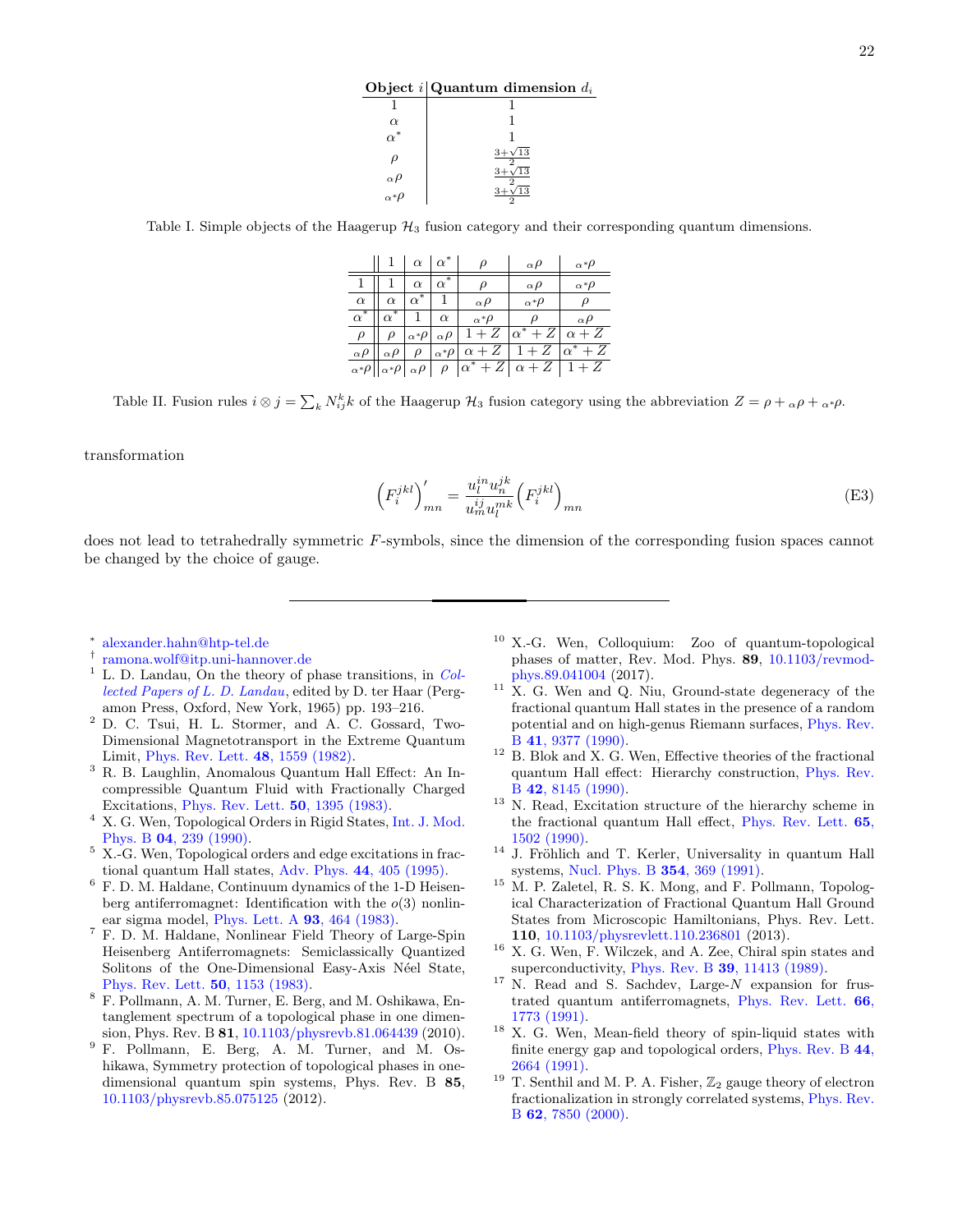- $20$  X.-G. Wen, Quantum orders and symmetric spin liquids, Phys. Rev. B 65, [10.1103/physrevb.65.165113](https://doi.org/10.1103/physrevb.65.165113) (2002).
- <span id="page-22-0"></span>S. Sachdev and K. Park, Ground States of Quantum Antiferromagnets in Two Dimensions, [Ann. Phys.](https://doi.org/10.1006/aphy.2002.6232) 298, 58 [\(2002\).](https://doi.org/10.1006/aphy.2002.6232)
- <span id="page-22-1"></span><sup>22</sup> L. B. Ioffe, M. V. Feigel'man, A. Ioselevich, D. Ivanov, M. Troyer, and G. Blatter, Topologically protected quantum bits using Josephson junction arrays, [Nature](https://doi.org/10.1038/415503a) 415, 503 [\(2002\).](https://doi.org/10.1038/415503a)
- <sup>23</sup> E. Dennis, A. Kitaev, A. Landahl, and J. Preskill, Topological quantum memory, [J. Math. Phys.](https://doi.org/10.1063/1.1499754) 43, 4452 (2002).
- <sup>24</sup> A. Y. Kitaev, Fault-tolerant quantum computation by anyons, [Ann. Phys.](https://doi.org/10.1016/s0003-4916(02)00018-0) 303, 2 (2003).
- <sup>25</sup> C. Nayak, S. H. Simon, A. Stern, M. Freedman, and S. D. Sarma, Non-Abelian anyons and topological quantum computation, [Rev. Mod. Phys.](https://doi.org/10.1103/revmodphys.80.1083) 80, 1083 (2008).
- <span id="page-22-2"></span><sup>26</sup> B. M. Terhal, Quantum error correction for quantum memories, [Rev. Mod. Phys.](https://doi.org/10.1103/revmodphys.87.307) 87, 307 (2015).
- <span id="page-22-3"></span> $27$  U. Schollwöck, The density-matrix renormalization group, [Rev. Mod. Phys.](https://doi.org/10.1103/revmodphys.77.259) 77, 259 (2005).
- <span id="page-22-4"></span> $28$  U. Schollwöck, The density-matrix renormalization group in the age of matrix product states, [Ann. Phys.](https://doi.org/10.1016/j.aop.2010.09.012) 326, 96 [\(2011\).](https://doi.org/10.1016/j.aop.2010.09.012)
- <span id="page-22-5"></span> $29 \text{ G.}$  Vidal, Efficient Simulation of One-Dimensional Quantum Many-Body Systems, Phys. Rev. Lett. 93, [10.1103/physrevlett.93.040502](https://doi.org/10.1103/physrevlett.93.040502) (2004).
- <sup>30</sup> F. Verstraete and J. I. Cirac, Renormalization algorithms for Quantum-Many Body Systems in two and higher dimensions, (2004), [cond-mat/0407066v1.](https://arxiv.org/abs/cond-mat/0407066v1)
- <sup>31</sup> S. Trebst, E. Ardonne, A. Feiguin, D. A. Huse, A. W. W. Ludwig, and M. Troyer, Collective States of Interacting Fibonacci Anyons, Phys. Rev. Lett. 101, [10.1103/phys](https://doi.org/10.1103/physrevlett.101.050401)[revlett.101.050401](https://doi.org/10.1103/physrevlett.101.050401) (2008).
- $32$  R. König and E. Bilgin, Anyonic entanglement renormalization, Phys. Rev. B 82, [10.1103/physrevb.82.125118](https://doi.org/10.1103/physrevb.82.125118) (2010).
- $33\,$  J. Haegeman, J. I. Cirac, T. J. Osborne, I. Pižorn, H. Verschelde, and F. Verstraete, Time-Dependent Variational Principle for Quantum Lattices, Phys. Rev. Lett. 107, [10.1103/physrevlett.107.070601](https://doi.org/10.1103/physrevlett.107.070601) (2011).
- <sup>34</sup> J. Haegeman, B. Pirvu, D. J. Weir, J. I. Cirac, T. J. Osborne, H. Verschelde, and F. Verstraete, Variational matrix product ansatz for dispersion relations, Phys. Rev. B 85, [10.1103/physrevb.85.100408](https://doi.org/10.1103/physrevb.85.100408) (2012).
- <sup>35</sup> P. E. Finch, H. Frahm, M. Lewerenz, A. Milsted, and T. J. Osborne, Quantum phases of a chain of strongly interacting anyons, Phys. Rev. B 90, [10.1103/physrevb.90.081111](https://doi.org/10.1103/physrevb.90.081111) (2014).
- <span id="page-22-6"></span><sup>36</sup> S. Singh, R. N. C. Pfeifer, G. Vidal, and G. K. Brennen, Matrix product states for anyonic systems and efficient simulation of dynamics, Phys. Rev. B 89, [10.1103/phys](https://doi.org/10.1103/physrevb.89.075112)[revb.89.075112](https://doi.org/10.1103/physrevb.89.075112) (2014).
- <span id="page-22-7"></span><sup>37</sup> V. L. Ginzburg and L. D. Landau, On the theory of superconductivity, in [Collected Papers of L. D. Landau](https://doi.org/10.1016/b978-0-08-010586-4.50078-x), edited by D. ter Haar (Pergamon Press, Oxford, New York, 1965) pp. 546–568.
- <span id="page-22-8"></span><sup>38</sup> E. Witten, Topological quantum field theory, [Commun.](https://doi.org/10.1007/bf01223371) [Math. Phys.](https://doi.org/10.1007/bf01223371) 117, 353 (1988).
- <span id="page-22-9"></span><sup>39</sup> E. Witten, Quantum field theory and the Jones polynomial, [Commun. Math. Phys.](https://doi.org/10.1007/bf01217730) 121, 351 (1989).
- <span id="page-22-10"></span><sup>40</sup> M. A. Levin and X.-G. Wen, String-net condensation: A physical mechanism for topological phases, [Phys. Rev. B](https://doi.org/10.1103/PhysRevB.71.045110) 71[, 045110 \(2005\).](https://doi.org/10.1103/PhysRevB.71.045110)
- <span id="page-22-11"></span>C. Kassel, Quantum Groups, Graduate Texts in Mathematics, Vol. 155 (Springer, 1995).
- <span id="page-22-12"></span><sup>42</sup> P. Etingof, S. Gelaki, D. Nikshych, and V. Ostrik, Tensor Categories (American Math. Soc, 2015).
- <span id="page-22-13"></span><sup>43</sup> S.-M. Hong, On symmetrization of 6j-symbols and Levin-Wen Hamiltonian, (2009), [arXiv:0907.2204.](https://arxiv.org/abs/arXiv:0907.2204)
- <span id="page-22-14"></span><sup>44</sup> T. J. Osborne, D. E. Stiegemann, and R. Wolf, The F-Symbols for the  $H_3$  Fusion Category, (2019), [arXiv:1906.01322.](https://arxiv.org/abs/arXiv:1906.01322)
- <span id="page-22-15"></span> $^{45}$  L.-Y. Hung and Y. Wan, String-net models with  $\mathbb{Z}_n$  fusion algebra, Phys. Rev. B 86[, 235132 \(2012\).](https://doi.org/10.1103/physrevb.86.235132)
- <span id="page-22-16"></span> $^{46}$  C.-H. Lin and M. Levin, Generalizations and limitations of string-net models, [Physical Review B](https://doi.org/10.1103/physrevb.89.195130) 89, 195130 (2014).
- <span id="page-22-17"></span><sup>47</sup> Z. Kădár, A. Marzuoli, and M. Rasetti, Microscopic Description of 2D Topological Phases, Duality, and 3D State Sums, [Advances in Mathematical Physics](https://doi.org/10.1155/2010/671039) 2010, 1 (2010).
- $^{48}$  R. König, G. Kuperberg, and B. W. Reichardt, Quantum computation with Turaev-Viro codes, [Annals of Physics](https://doi.org/10.1016/j.aop.2010.08.001) 325[, 2707 \(2010\).](https://doi.org/10.1016/j.aop.2010.08.001)
- <span id="page-22-18"></span><sup>49</sup> A. Kirillov Jr., String-net model of Turaev-Viro invariants, (2011), [1106.6033v1.](https://arxiv.org/abs/1106.6033v1)
- <span id="page-22-19"></span><sup>50</sup> A. Kirillov Jr. and B. Balsam, Turaev-Viro invariants as an extended TQFT, (2010), [1004.1533v3.](https://arxiv.org/abs/1004.1533v3)
- <sup>51</sup> V. Turaev and A. Virelizier, On two approaches to 3 dimensional TQFTs, (2010), [1006.3501v5.](https://arxiv.org/abs/1006.3501v5)
- <span id="page-22-20"></span> $52$  B. Balsam, Turaev-Viro invariants as an extended TQFT III, (2010), [1012.0560v2.](https://arxiv.org/abs/1012.0560v2)
- <span id="page-22-21"></span><sup>53</sup> J. Fuchs, I. Runkel, and C. Schweigert, TFT construction of RCFT correlators I: partition functions, [Nucl. Phys. B](https://doi.org/10.1016/s0550-3213(02)00744-7) 646[, 353 \(2002\).](https://doi.org/10.1016/s0550-3213(02)00744-7)
- <sup>54</sup> J. Fuchs, I. Runkel, and C. Schweigert, TFT construction of RCFT correlators II: unoriented world sheets, [Nucl.](https://doi.org/10.1016/j.nuclphysb.2003.11.026) Phys. B 678[, 511 \(2004\).](https://doi.org/10.1016/j.nuclphysb.2003.11.026)
- $^{55}$  J. Fuchs, I. Runkel, and C. Schweigert, TFT construction of RCFT correlators III: simple currents, [Nucl. Phys. B](https://doi.org/10.1016/j.nuclphysb.2004.05.014) 694[, 277 \(2004\).](https://doi.org/10.1016/j.nuclphysb.2004.05.014)
- <sup>56</sup> J. Fuchs, I. Runkel, and C. Schweigert, TFT construction of RCFT correlators IV: Structure constants and correlation functions, [Nucl. Phys. B](https://doi.org/10.1016/j.nuclphysb.2005.03.018) 715, 539 (2005).
- <span id="page-22-22"></span> $^{57}$  J. Fjelstad, J. Fuchs, I. Runkel, and C. Schweigert, TFT construction of RCFT correlators V: Structure constants and correlation functions, Theor. Appl. Categor. 16, 342 (2006).
- <span id="page-22-23"></span> $58$  Note that we are always allowed to add and remove vacuum lines, since they do not change the meaning of the diagram. Mathematically, the loop added by the  $B_p^s$  operator is a composition of an evaluation and a co-evaluation morphism. Therefore, a vacuum line at the top corner as well as at the bottom corner of the loop is already implicit.
- <span id="page-22-24"></span><sup>59</sup> O. Buerschaper, M. Aguado, and G. Vidal, Explicit tensor network representation for the ground states of string-net models, Phys. Rev. B 79[, 085119 \(2009\).](https://doi.org/10.1103/physrevb.79.085119)
- <span id="page-22-25"></span> $60$  M. B. Sahinoğlu, D. Williamson, N. Bultinck, M. Mariën, J. Haegeman, N. Schuch, and F. Verstraete, Characterizing topological order with matrix product operators, (2014), [arXiv:1409.2150.](https://arxiv.org/abs/arXiv:1409.2150)
- <span id="page-22-26"></span><sup>61</sup> V. G. Turaev, Modular Categories and 3-Manifold Invariants, [Int. J. Mod. Phys. B](https://doi.org/10.1142/s0217979292000876) 06, 1807 (1992).
- <span id="page-22-27"></span> $62$  M. Müger, From subfactors to categories and topology II: The quantum double of tensor categories and subfactors, [J. Pure Appl. Algebra](https://doi.org/10.1016/s0022-4049(02)00248-7) 180, 159 (2003).
- <span id="page-22-28"></span><sup>63</sup> The tensor product is defined not only for simple objects but for all objects of the category. We restrict ourselves to simple objects here because it makes it easier to draw the